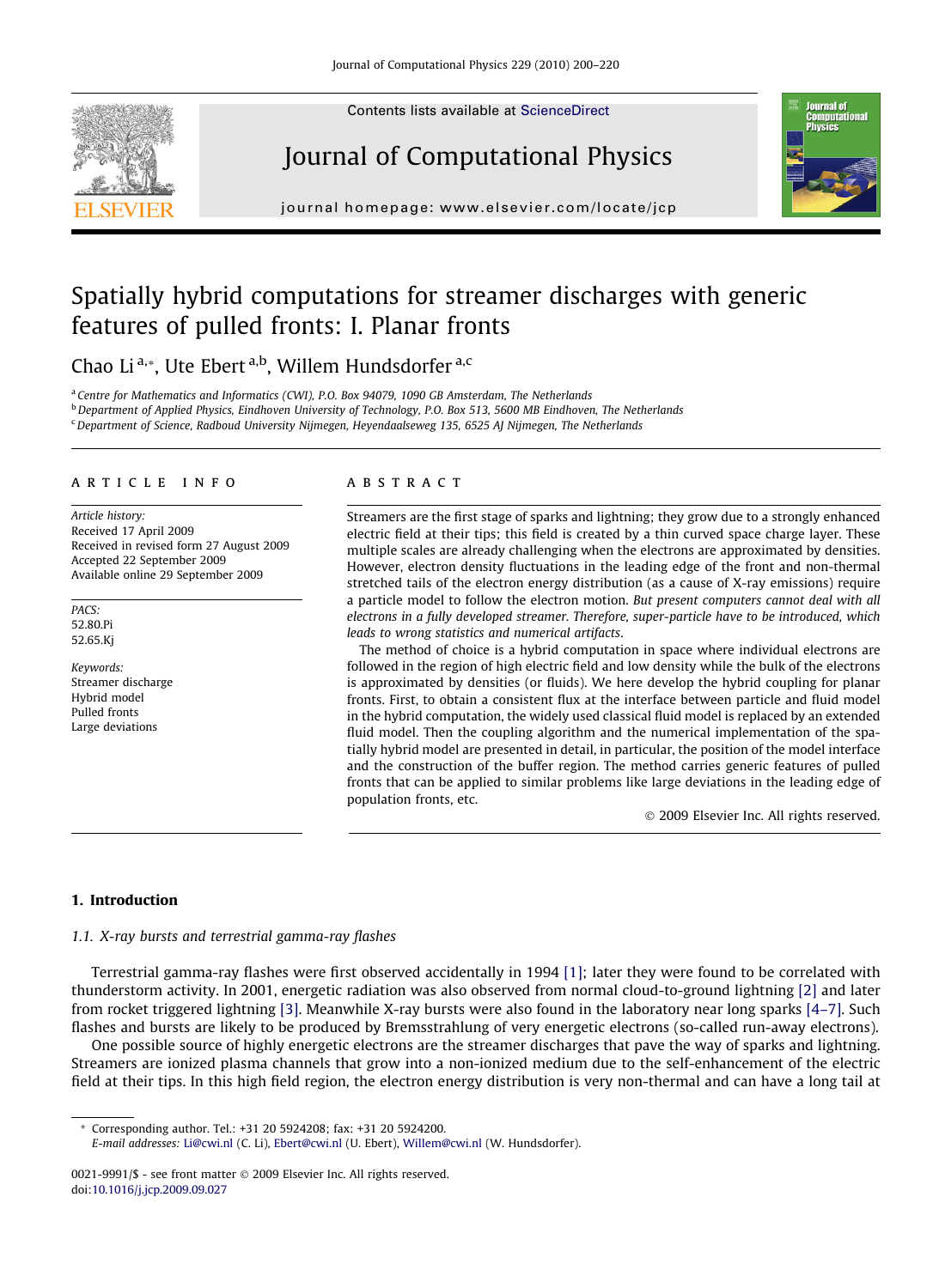<span id="page-1-0"></span>high energies; it could act so much as a self-organized local electron accelerator that it is a possible source of X-rays as predicted in [\[8–10\]](#page-19-0) and in our recent 3D hybrid simulations [\[11\].](#page-19-0)

The single electron dynamics in streamers can be studied by a particle model, which models the streamer dynamics at the lowest molecular level. It follows the free flight of single electrons in the local field between abundant neutral molecules and includes the elastic, exciting and ionizing collisions of electrons with the molecules in a stochastic Monte Carlo procedure. However, the increasing number of electrons in a growing streamer channel leads to an increasing demand of computational power and storage and excludes the simulation of all electrons in a full long streamer on present day's workstations.

The generation of highly energetic run-away electrons from streamers therefore has only been modeled in particle models with simplifying assumptions or tricks. In [\[8\]](#page-19-0) a Monte Carlo simulation treated planar fronts, and 3D aspects were modeled by a simplified electric field profile in the forward direction; in [\[10\]](#page-19-0) a 3D axis-symmetrical streamer was simulated with super-particles of high weight where many real electrons are replaced by one super-particle. Both simulations indicate that electrons can be accelerated to very high energies in the high field zone at the tip of streamers. However, the 1D simulation [\[8\]](#page-19-0) does not include the intricate 3D multiscale spatial structure of the streamer head properly [\[12–14\],](#page-19-0) while the super-particle approach with present computer power [\[10\]](#page-19-0) has been shown [\[15\]](#page-19-0) to lead rapidly to numerical artifacts already shortly after a streamer emerges from an ionization avalanche; it will not represent the physically important tail of the electron energy distribution correctly.

## 1.2. Need and concept of spatially hybrid computations for streamers

Realizing that the number of electrons in the high field zone at the streamer tip is limited, and that only these electrons have a chance to gain high energies, a natural idea is to include only those electrons into a particle model while all others are treated in density or fluid approximation, as the fluid approximation is computationally much more efficient and has been widely used in streamer modeling, see e.g. [\[12,13,16–28\].](#page-19-0) Such a spatially hybrid approach should allow us to follow single electrons in the relevant region while avoiding the introduction of super-particles. We here present essential steps of its implementation.

The concept of a spatial coupling of density and fluid model is shown in Fig. 1. The natural structure of the streamer consists of an ionized channel and an ionization front. In the channel, the electrons are dense enough to be approximated as continuous densities, and the field is too low to accelerate them to high energy. In the ionization front the electron density decreases rapidly while the field increases, and the electrons gain high energies far from equilibrium. The hybrid model should apply the particle model in the most dynamic and exotic region with relatively few electrons and the fluid model in the remaining region that contains the vast majority of the electrons. The hybrid model is not only suitable for studying possible run-away electrons from streamer heads, but also for studying the role of electron density fluctuations on streamer branching, and for studying the gas chemistry inside the streamer and the electron energy distribution at the streamer tip in general.

To implement such a hybrid computation, we have set first steps in [\[9,29\].](#page-19-0) In [\[9\]](#page-19-0) we studied the Monte Carlo discharge model in detail and compared it with its fluid approximation; we did that for electron avalanches in a constant electric field and for planar ionization fronts; the study was for negative streamers in nitrogen. We derived reaction and transport coefficients for the fluid model from Monte Carlo electron avalanches, and we found that the mean electron energy increases at the front of an electron swarm, even if the electric field is constant. As the local field approximation cannot breakdown in a constant field, we attributed this effect to a breakdown of the local density approximation of the fluid model in the steep density gradients of the advancing front. In the fast track communication [\[29\],](#page-19-0) we presented a first realization of a spatial coupling of particle and fluid model for planar ionization fronts. However, a closer investigation of these results indicates that further improvements are desirable, and the paper did not include details of our work. Therefore, we here present details and further investigations on how to couple particle and fluid model in a setting of planar fronts. This lays the basis for



Fig. 1. The spatially hybrid scheme is shown in a one dimensional section of the streamer. The solid line shows the electron density  $n_e$  as a function of the spatial coordinate z. The particle model follows the leading part of the ionization front and the fluid model is applied to the rest. The questions treated in the present paper are: Which fluid model approximates the particle model in the best manner? Where should the model interface be placed and how should it be structured? The figure is reproduced from [\[29\]](#page-19-0).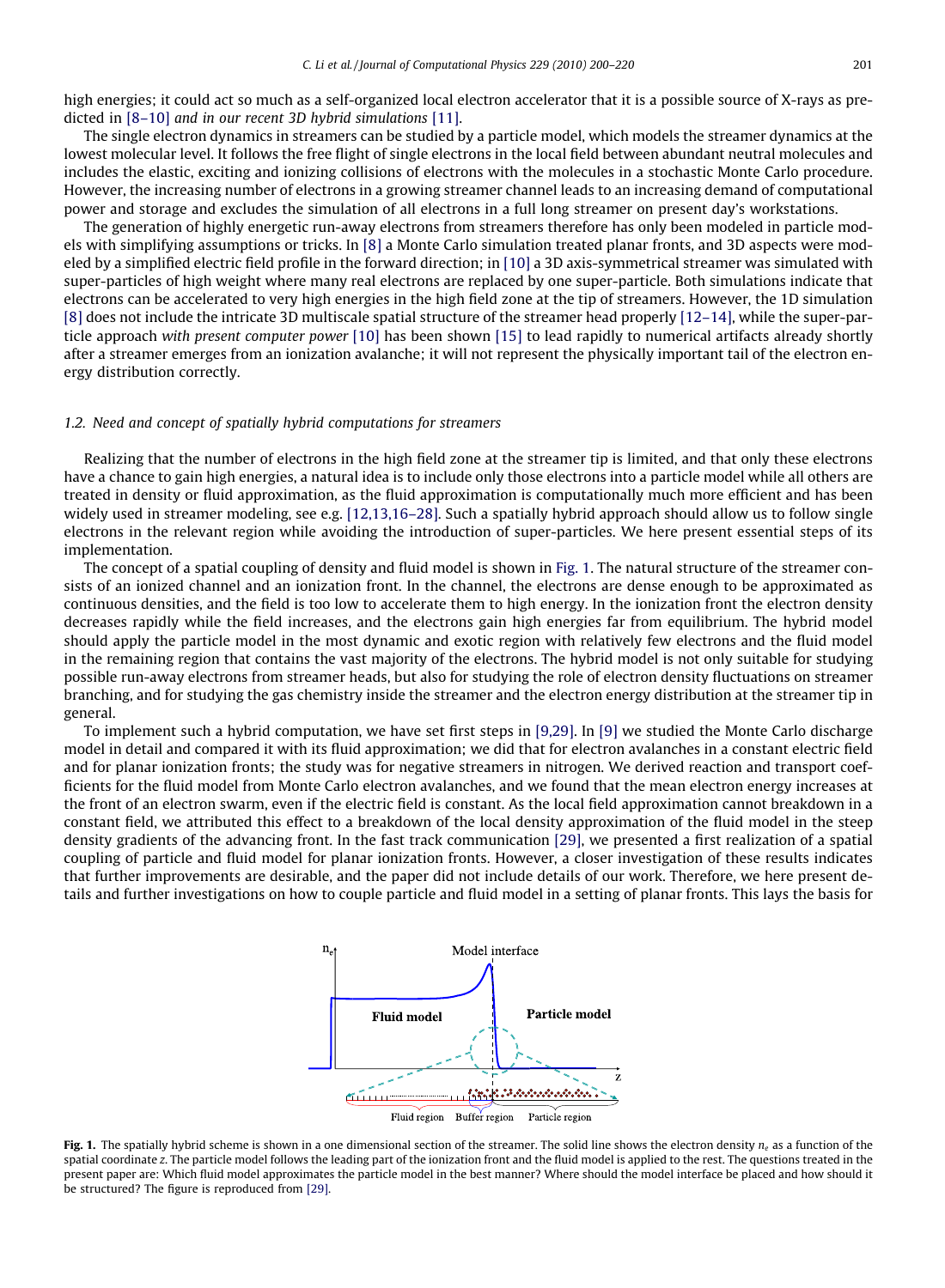full three dimensional streamer computations in the near future where the dynamics of single electrons in the relevant region can then be fully followed.

## 1.3. Particle fluctuations and large deviations in pulled fronts

The hybrid coupling in space that we present here, is designed for the simulation of streamer discharges. However, the method carries generic features of so-called ''pulled fronts". The pulling terminology was probably first used in 1976 in the biomathematical literature [\[30\]](#page-19-0) for a phenomenon found in 1937 independently by Kolmogoroff, Petrovsky and Picounoff and by R.A. Fisher, examples include chemical [\[31\]](#page-19-0), bacterial [\[32\],](#page-19-0) and virus invasion fronts [\[33\].](#page-19-0) ''Pulling" means that the penetration of one phase or species into another is dominated by the instability of the penetrated state; front shape and velocity are completely determined by the linear instability of the penetrated state, and not by a balance of forces of two competing states (for reviews see [\[34,35\]\)](#page-19-0). Therefore, if the penetrating species is organized in particles (be it plants, bacteria, molecules or electrons), the penetration of one particle into the unstable state can create a local avalanche, and it can largely influence the dynamics. Large deviations from the mean in the leading edge of a front can therefore grow out into macroscopic structures. Examples are the first electron that reaches a completely non-ionized region with a local field above the ionization threshold, or the first species that reaches a new habitat [\[36–38\].](#page-19-0) In that sense, it is surprising how well fluid approximations work for many pulled fronts.

Spatially hybrid models therefore are of general interest and a viable method for pulled front problems as they treat the dynamically relevant leading edge with low particle densities in a particle model and the bulk of particles behind the front in density approximation. In particular, for off-lattice models it poses a challenge. Questions include: Which fluid model approximates the particle model in the best manner? Where should the model interface be placed and how should it be structured?

Adapting the buffer zone method [\[40–44\]](#page-19-0) to connect the particle with the fluid zone, we encounter two more features that are generic for pulled fronts. 1. In the frame moving with the velocity of the ionization front, electrons on average move backward; therefore if the model interface moves with the front velocity, electrons mostly move from the particle to the fluid region. This is because the front is pulled by the joint action of motion and multiplication of particles in the leading edge where the electric field and the electron drift velocity are the highest, therefore throughout the front, individual electrons on average move backward, even in the leading edge. As we will show in Section 3.4, this leads to a large technical advantage for the construction of the buffer region, as particles do not need to be created out of the fluid region, but they only have to be absorbed there. 2. Avalanches in the unstable region have essentially the same front shape and velocity as full fronts [\[34,9\]](#page-19-0). When particle avalanches are used to derive transport and reaction functions for the fluid approximation, a pulled front is therefore well matched by this model.

#### 1.4. Content of the paper

Section 2 discusses why our first hybrid coupling approach [\[29\]](#page-19-0) still showed discontinuities at the model interface. The answer is found in inconsistent fluxes, and the problem is resolved by improving the fluid model through a gradient expansion in the density. Then transport and reaction coefficients are derived for this extended fluid model, and the extended fluid model is compared to the full particle model, both for avalanches and for planar fronts. The extended fluid model now describes the dynamics well, except for particle fluctuations in the leading edge of the front. The coupling of the extended fluid model with the particle model is described in Section 3, where the coupling concept and implementation are given in detail; discussed are the hybrid algorithm, the numerical implementation, the position of the model interface and the structure of the buffer region at the interface. While this whole study is done in a fixed background field for negative streamer fronts in nitrogen, Section 4 investigates how these results are generalized to other fields. Section 5 contains the conclusions. Appendix A discusses an alternative to the extension of the fluid model by a gradient expansion, namely the extension with an electron energy equation.

# 2. Extending the fluid approximation

The particle model follows the individual electrons on their deterministic flight in the local field until the next collision with a neutral particle. Time and kind of collision and energy and momentum of the electron after the collision are calculated in a Monte Carlo procedure, in accordance with the cross-section data base of [\[45\]](#page-19-0). Details of the procedure are explained in [\[9\].](#page-19-0)

The classical fluid model as used by many authors for negative streamers [\[12,13,16–22,26\]](#page-19-0) can be derived from the particle dynamics through the Boltzmann equation assuming the local field and the local density approximation, where the electron mean energies, transport coefficients and reaction rates are functions of the local reduced electric field and the local electron density. (We remark that the local field approximation is typically emphasized in this derivation, while the local density approximation is not.) However, we have shown that in electron avalanches, the local mean energies of the electrons vary from the tail to the front of the swarm [\[9\],](#page-19-0) even though the electric field is constant. It is impossible to improve the fluid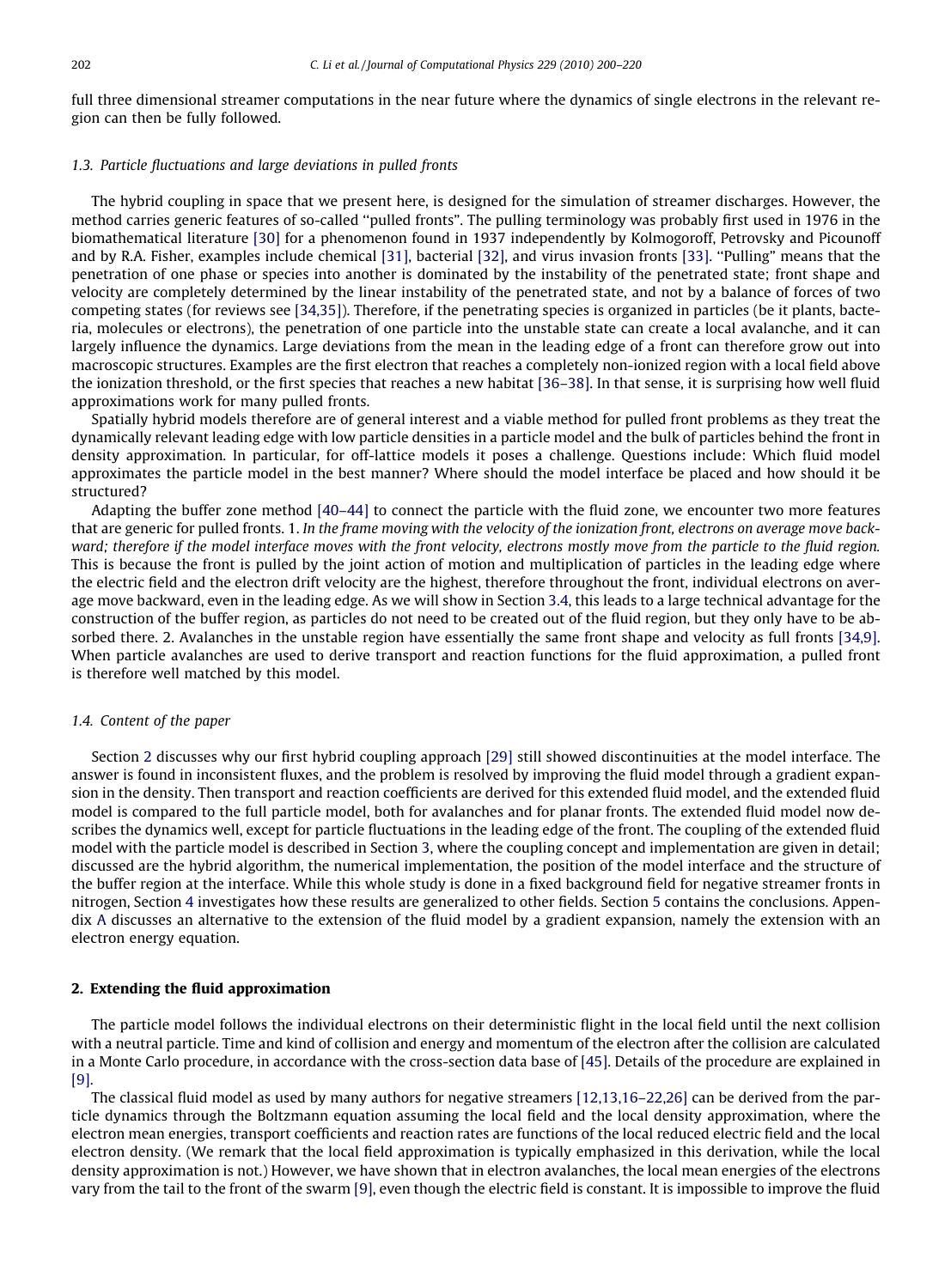<span id="page-3-0"></span>Here we investigate why the electron fluxes are inconsistent when coupling the classical fluid model with the particle model, and we extend the fluid model with a gradient expansion in the electron density to incorporate non-local effects. The two fluid models are compared with each other for both the electron avalanche and the planar front.

#### 2.1. A short recollection of the classical fluid model

To elucidate the essential structure of the problem, we here analyze discharges in pure nitrogen. The classical fluid model then contains two continuity equations for the densities  $n_e$ ,  $n_p$  of electrons and positive ions

$$
\frac{\partial n_e}{\partial t} + \nabla \cdot \mathbf{j}_e = \mathcal{S}_l,\tag{1}
$$

$$
\frac{\partial \Omega_p}{\partial t} = S_l,
$$
\n
$$
\mathbf{j}_e = -\mu_l(E)\mathbf{E}n_e - \mathbf{D}_l(E) \cdot \nabla n_e,
$$
\n(2)

where  $\mathbf{i}_e$  is the electron flux and S is the source of electrons and ions,  $\mu_i$  represents the mobility and  $\mathbf{D}_i$  is the diffusion matrix, E and E are the electric field and the electric field strength; the subscript ''l" stands for ''local" and denotes the classical fluid model in contrast to the extended one to be introduced below. The densities of charged particles together with the boundary conditions determine the electric field through the Poisson equation

$$
\nabla \cdot \mathbf{E} = \frac{e (n_p - n_e)}{\epsilon_0} \,. \tag{4}
$$

The source term accounts for the impact ionization in local field and local density approximation

$$
S_l = |n_e \mu_l(E) \mathbf{E}| \alpha_l(E). \tag{5}
$$

#### 2.2. Why the fluid model needs an extension

# 2.2.1. Discontinuities in the hybrid model for planar fronts

We have derived transport and reaction coefficients for the classical fluid model from the particle model in [\[9\],](#page-19-0) and we have shown first results of a hybrid computation which couples the classical fluid model with the particle model in [\[29\].](#page-19-0)

However, to ensure a stable and correct interaction between the two models, we later investigated the electron flux densities on the model interface, and the mean electron energies and velocities around the model interface, and we found a disagreement of the local electron flux between the two models. When the particle and the classical fluid model are applied in the same region of the ionization front, the mean electron flux density is lower in the particle simulation than in the classical fluid simulation as we will demonstrate below. If one places the model interface near the maximum of the electron density, a density jump can appear near the model interface. This is shown in Fig. 2 where the model interface is placed at the electric field  $E = -60 \text{ kV/cm}$  with the field ahead of the front being  $E^+ = -100 \text{ kV/cm}$ ; here the local fluxes are discontinuous across the model interface, and this results in the visible discontinuity of the density. The numerical discretization and other details of this experiment can be found in [\[29\]](#page-19-0).



Fig. 2. Hybrid simulation of a planar front propagating in  $E^+=-100$  kV/cm with the model interface at  $-60$  kV/cm. The hybrid model introduced in [\[15\]](#page-19-0) is used. Electron density (''+") and electric field (dot-dashed line) are plotted, and a discontinuity in the electron density is marked with a dashed circle.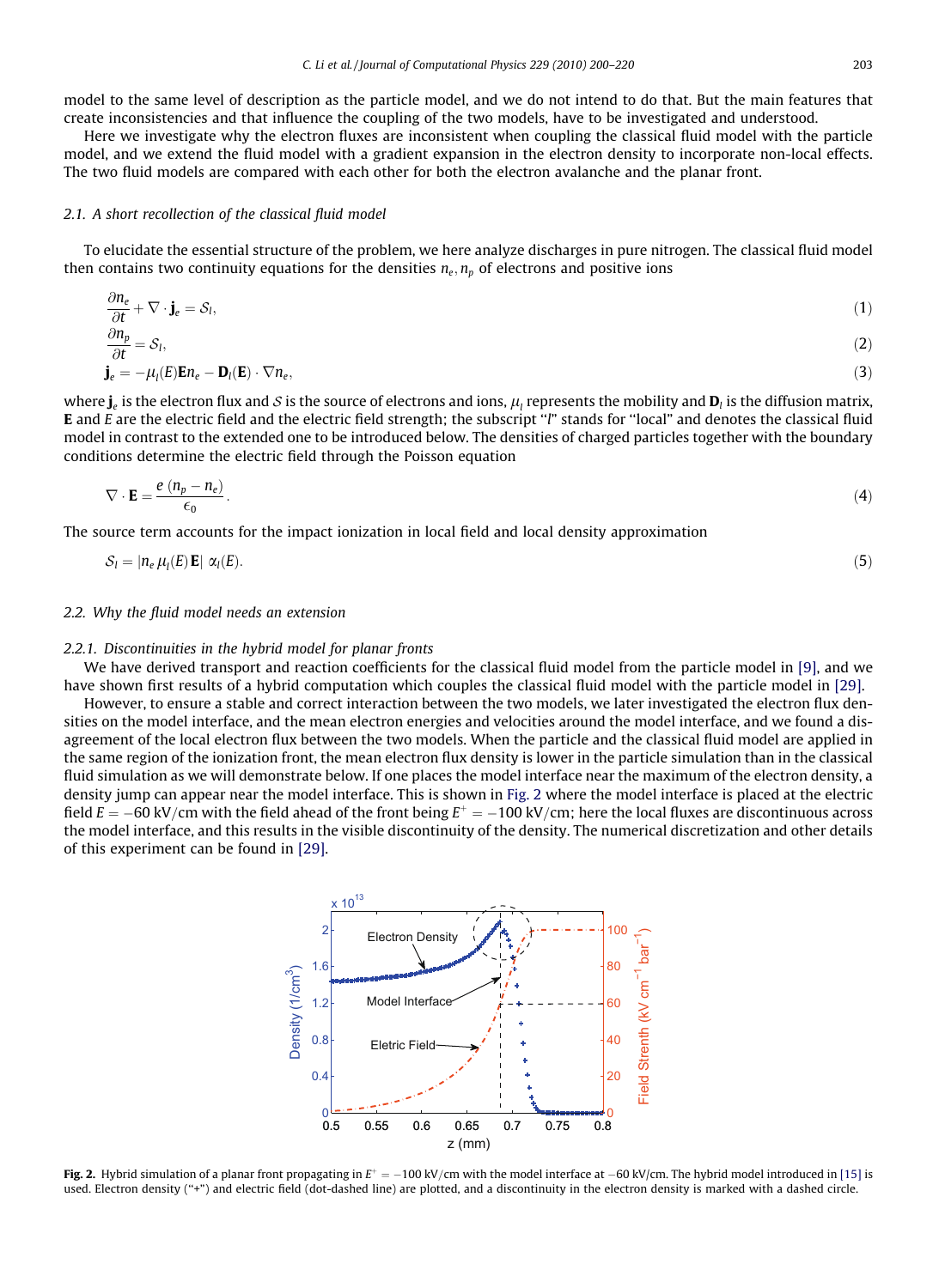<span id="page-4-0"></span>The effect appears although the transport and reaction coefficients were generated in the particle swarm experiments and then implemented into the fluid model; therefore the two models should be consistent. To understand the underlying problem, we review the conceptual differences between the two models and compare them in a electron avalanche experiment.

# 2.2.2. Electron avalanche simulations in particle and fluid model – a reinvestigation

Fig. 3 shows simulated electron swarms propagating in a uniform constant field of  $-100$  kV/cm. The simulations have been carried out both with the particle model (solid lines) and with the classical fluid model (dotted lines) in 1D starting from the same initial conditions. For the particle model, 1D means that the simulations have been carried out in a volume with a narrow transverse cross-section, with periodic boundary conditions at the lateral edges.

Here and in all later comparisons of particle or fluid results, the initial distribution of electrons and ions is generated in the following manner. An electrically neutral group of 100 electrons and ions is inserted at one point in space. Their temporal evolution is calculated with the particle model. After a short time that depends on the electric field, e.g. after  $t_1 = 20$  ps in a field of 100 kV/cm, a small swarm forms in which the electron density profile is well approximated by a Gaussian distribution. This distribution of electrons and ions is used as an initial condition for all simulations, including particle, fluid and hybrid.

In the particle model, the standard Monte Carlo technique in a constant electric field is applied. For the fluid model, the equations of the particle densities are discretized in space with a finite volume method. The particle densities are updated in time using a third-order upwind-biased advection scheme combined with a two-stage Runge–Kutta method. The same time step and cell size were used in the particle and the classical fluid calculation, i.e.  $\Delta t = 0.3$  ps and  $\Delta z = 2.3$  µm. More details of the numerical implementation of particle and fluid model can be found in [\[9\]](#page-19-0).

In the avalanche experiment, we let both the particle model and the classical fluid model follow the swarm from  $t_1$  = 20 ps to  $t_3$  = 240 ps, and the electrons in the particle simulation are mapped to densities on the same grid as used in the fluid simulation. During the simulation, we follow the growth of the total electron avalanche, and we pay specially attention to the group of electrons that are initially (at time  $t_1$ ) present as seed electrons. Fig. 3 shows the electron density profiles of the swarm at time  $t_1$  and at the later stages  $t_2$  and  $t_3$ , and also the density distributions of only those electrons that already existed at time  $t_1$ , at all three time steps  $t_1, t_2$  and  $t_3$ , neglecting all electrons generated later.

Fig. 3 shows that the profiles of the total swarm are nearly the same in the classical fluid model and in the particle model. This was to be expected as we just derived the transport and reaction coefficients  $\mu_l,~$  **D**<sub>l</sub>, and  $\alpha_l$  for the fluid model through this condition [\[9\].](#page-19-0) However, following only the swarm of electrons that already existed at time  $t_1$ , the particle swarm stays behind the fluid swarm. This observation has to be interpreted in the following manner. In the fluid simulation, the electron swarm grows homogeneously, i.e. the center of mass of the initially present electrons moves with the same speed as the center of the mass of total electron swarm. However, in the particle simulation the mean displacement of the whole swarm is larger than that of the initially present particles. This effect can only be caused by a larger growth rate of the electron swarm at the tip than at the back of the swarm. This shows that the classical fluid model is based on approximations that here become inaccurate.

The electron flux rates in particle or fluid model can be derived by averaging the local electron flux  $\mathbf{i}_e$  over the simulation domain of volume V and over a short time interval  $\tau$ 

$$
\frac{\bar{\mathbf{j}}_e}{N_e} = \int_t^{t+\tau} \frac{dt}{\tau} \int_V dV \frac{\mathbf{j}_e}{N_e},\tag{6}
$$

where  $N_e$  is the total number of electrons. Note that Eq. (6) is one particular definition that could be used for calculating the mobility, and others are discussed below in Section 2.3.2. We find a higher mean flux density per electron in the fluid than



Fig. 3. Evolution of electron swarms at three consecutive time steps  $t_1, t_2, t_3$  in a field of  $-100$  kV/cm, where  $t_1, t_2$ , and  $t_3$  are 20, 130, 240 ps when the simulation starts from 100 pairs of electrons and ions. Shown are the spatial profiles of the total swarm in the 1D particle model (solid line) and in the 1D classical fluid model (dotted line). Also shown are the spatial profiles of those electrons that were already present at time  $t_1$  (at the same three time steps).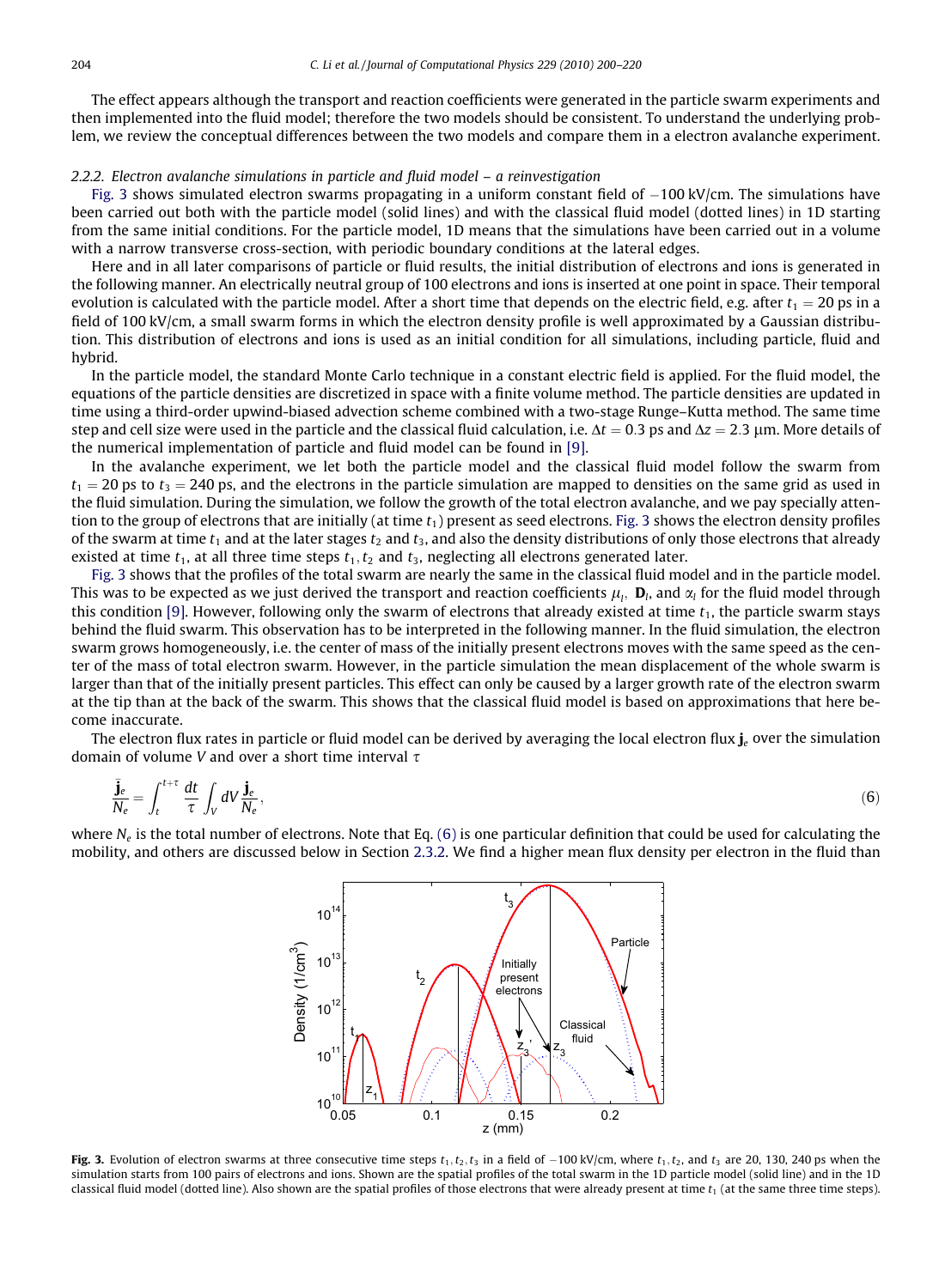<span id="page-5-0"></span>in the particle swarm simulation. The mean flux density per electron equals the mean electron drift  $\mu E$ , as the diffusive flux vanishes if all electrons are inside the integration volume, see Eq. (3). The higher electron mobility in the fluid model is consistent with the larger displacement of the swarm of initially present electrons.

We conclude that the particle fluxes are inconsistent between particle model and classical fluid approximation both for planar fronts and for electron avalanches. For the avalanches, this has been shown both by interpretation of [Fig. 3](#page-4-0) and by a calculation of fluxes through Eq. [\(6\)](#page-4-0).

## 2.2.3. Discussion: validity of the local density approximation

That both the mean flux density [\(6\)](#page-4-0) and the avalanche growth characteristics [\(Fig. 3](#page-4-0)) differ between particle model and classical fluid approximation, is actually due to the same reason: the local density approximation. As the electric field is constant in the swarm experiment, it cannot be the local field approximation.

In [\[9\]](#page-19-0), it was already shown that the local electron energy distribution depends on the local electron density gradients both in planar fronts and in electron avalanche. It indicates that even in a uniform constant field, the ionization rates increase from the tail to the head of the electron swarm. Therefore, there are two contributions to the speed of the swarm: (i) the electron drift in the local field as a main contribution and (ii) the unequal growth of the swarm due to the unequal electron energy distribution.

The classical fluid model assumes that the local mean energies and local mean reaction rates are functions of the reduced electric field, and it ignores the fact that within the same electric field, the ionization rate can be different. At the front of the swarm, this leads to a lower reaction rate in the fluid simulation than in the particle model. But by overestimating the ionization rate at the tail, the swarm in the classical fluid model generates the same amount of electrons as in the particle swarm. And by overestimating the mobility of electrons, the swarm nevertheless propagates with the same speed. Or in other words, the classical fluid model approximates the swarm density profile rather well, but at the price of wrong local fluxes and wrong local reaction rates. In simulations with non-uniform fields, such as streamers in which the density profiles are determined only by the front while the tail doesn't play a role in the propagation, the classical fluid model pays the price by generating lower electron densities inside the streamer than the particle model [\[9\]](#page-19-0).

Therefore, the fluid model has to be extended to include the dependence of the ionization rate on non-uniform electron density conditions. And by introducing a non-local term, we expect the fluid model to supply the same electron flux as the particle model within the same field.

## 2.3. Gradient expansion and extended fluid model

#### 2.3.1. The introduction of the extended fluid model

The electron ionization rates for non-uniform fields and electron densities are discussed in [\[47,48\]](#page-19-0). There perturbation theory is used to obtain the rate coefficients, and it is shown that they can be represented by a gradient expansion about the local values

$$
S = S_l(1 + k_1 \hat{\mathbf{e}} \cdot \nabla \ln n_e + k_2 N / E \nabla \cdot (\mathbf{E}/N) + k_3 \hat{\mathbf{e}} \cdot \nabla \ln(E/N)),
$$
\n(7)

where  $n_e$  is the electron density, **E** and E are the field and the field strength and  $\hat{\bf{e}} = {\bf{E}}/E$  is the unit vector in the direction of the electric field, N is the molecule density of the background gas, and  $k_0, k_1, k_2, k_3$  are parameters depending on  $E/N$  that have to be determined.

In [\[9\],](#page-19-0) we have shown that the local density approximation is insufficient while the local field approximation is not problematic. Therefore, we neglect the field gradient terms, focus on the density gradient in Eq. (7), and approximate the source term in our non-local model for fixed density N as

$$
S_n = S_l(1 + k_1(E)\hat{\mathbf{e}} \cdot \nabla \ln n_e) = \mu_n(E)\alpha_n(E)(En_e + k_1(E)\mathbf{E} \cdot \nabla n_e),
$$
\n(8)

where the subscript n denotes the non-local or extended fluid model. Otherwise the model is identical to the classical fluid model, except that all transport and reaction coefficients have to be determined a new, they are denoted as  $\mu_n$ ,  $\mathbf{D}_n$ , and  $\alpha_n$ . All these functions as well as  $k_1$  are now determined.

It has been known for long that the consistency of the fluid model with particle swarm results is important. Robson et al. [\[49\]](#page-20-0) recently reviewed this issue and emphasized that the consistency requirement actually applies to transport coefficients and reaction rates. In [\[9\]](#page-19-0), we therefore have determined the mobility  $\mu_l(E)$ , diffusion tensor  $\bm D_l(E)$ , and ionization rate  $\alpha_l(E)$  for the classical fluid model from particle swarm experiments.

# 2.3.2. Electron mobility  $\mu_n$

When the classical fluid model is extended with a density gradient term, the transport and ionization coefficients may also change and should be re-defined from the swarm experiments. As discussed above, the mobilities can be determined either (i) from the mean displacement of electron swarm in a uniform constant field

$$
\mu_l(E)E=\frac{z_3-z_1}{t_3-t_1},
$$

(as was done in the classical fluid model) or (ii) from the mean displacement of the initially present particles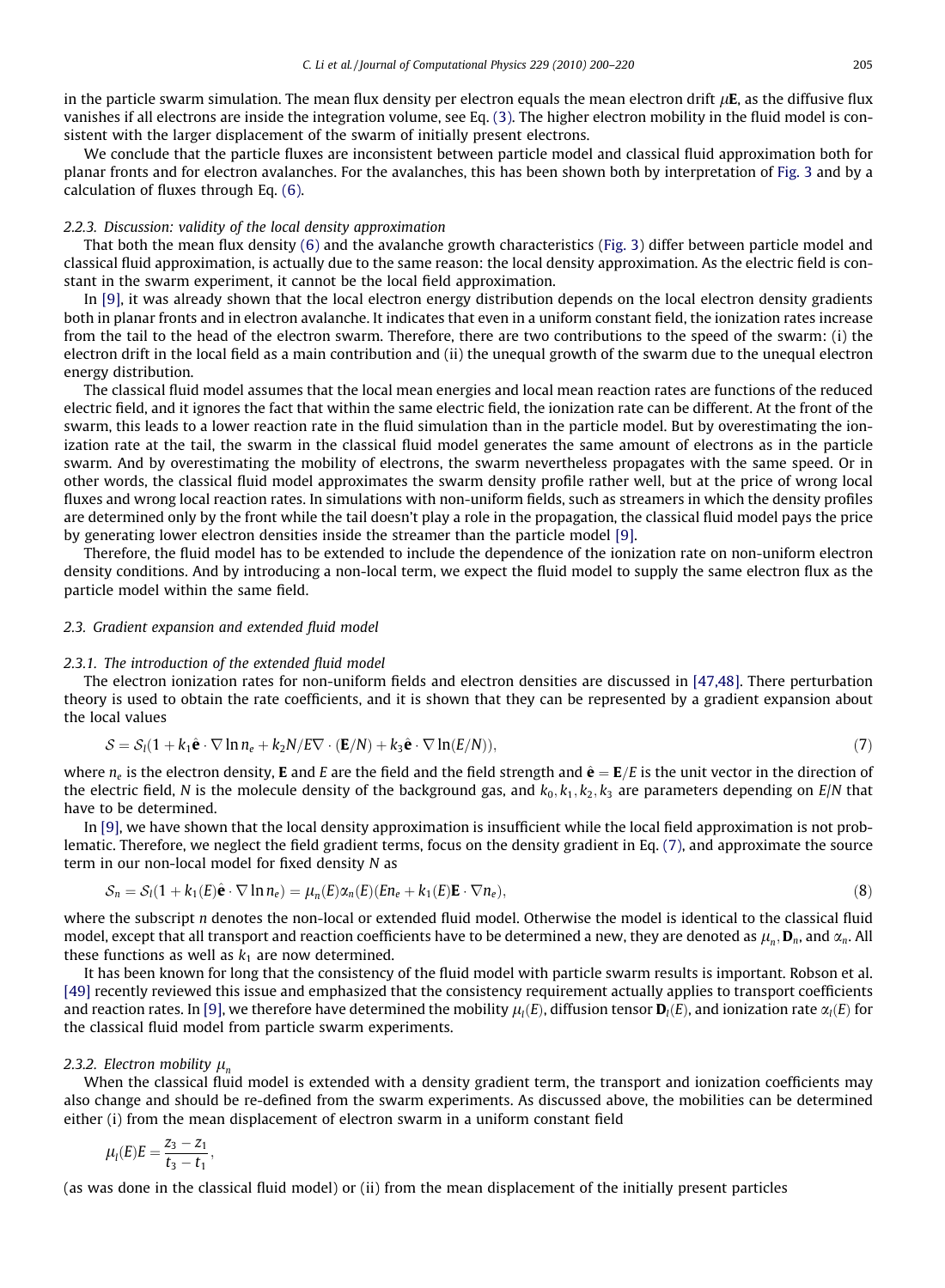<span id="page-6-0"></span>
$$
\mu_n(E)E = \frac{z_3' - z_1}{t_3 - t_1},
$$

where  $z_1$  and  $z_3$  are the centers of mass of the swarms at times  $t_1$  and  $t_3$ , and  $z_3^\prime$  is the center of mass of those electrons at time  $t_3$  that were already present at time  $t_1$ , cf. [Fig. 3](#page-4-0). The second definition represents the real electron motion and is used in the extended fluid model; within numerical accuracy, this mobility coincides with the one derived from the average local flux rate [\(6\).](#page-4-0) On the contrary, the first definition is actually the sum of the local electron fluxes under the influence of the electric field plus the non-local growth of the swarm.

The mobilities  $\mu_l$  or  $\mu_n$  are plotted in Fig. 4. Here  $\mu_l$  is the electron mobility in the classical fluid model and  $\mu_n$  is the one in the extended fluid model. They are almost the same for fields E below 30 kV/cm when impact ionization is small or even completely negligible, but the difference increases as the field strength increases. The definition of two mobilities  $\mu$ , and  $\mu$ are coincides with the definition of ''bulk" and ''flux" velocities for electron swarms in [\[50–53\].](#page-20-0) It can be noted that the curves in Fig. 4 are not completely smooth. This is due to stochastic fluctuations within the Monte Carlo simulations. However, it has been checked that these small fluctuations have a negligible influence on the final results.

#### 2.3.3. Impact ionization rate  $\alpha_n$

The reaction rate  $\alpha$  is derived from the growth rate of the total electron number  $N_e(t)$  in a particle swarm simulation. Within a time t, the swarm propagates a distance  $\mu(E)Et$ , and the reaction rate is determined by

$$
\alpha(E) = \frac{\ln N_e(t_2) - \ln N_e(t_1)}{\mu(E)E(t_2 - t_1)}.\tag{9}
$$

When  $\mu_l$  is replaced by  $\mu_n$ , the ionization rate changes from  $\alpha_l$  to

$$
\alpha_n(E) = \alpha_l(E) \frac{\mu_l(E)}{\mu_n(E)} \tag{10}
$$

as the simulation fixes the product  $\mu_l \alpha_l = \mu_n \alpha_n$ .

#### 2.3.4. Diffusion tensor  $\mathbf{D}_n$

The diffusion rates can also be obtained according to two different definitions: the diffusion of the electron swarms  $D_l$  or diffusion of the initially present electrons  $D_n$ . The results turn out to be the same

$$
\mathbf{D}_l(\mathbf{E}) = \mathbf{D}_n(\mathbf{E}) \tag{11}
$$

as shown below.

#### 2.3.5. The parameter function  $k_1$  of the gradient expansion

The extended fluid model needs the function  $k_1$  in Eq. [\(8\).](#page-5-0) The rates  $k_1, k_2$ , and  $k_3$  in Eq. [\(7\)](#page-5-0) were calculated by Aleksandrov and Kochetov [\[47\]](#page-19-0) by solving the Boltzmann equation in a two-term approximation. But to stay consistent with the approach above, all parameter functions in the fluid model are here derived from particle swarm simulations. Since we neglect the field gradient term in the source term, only  $k_1$  needs to be calculated.

In fact,  $k_1$  can be calculated by simply comparing the electron continuum equations in both the classical and the extended fluid model. As both fluid models can properly describe the swarm when appropriate parameters are applied, we have



Fig. 4. The reduced mobilities  $\mu_l p$  and  $\mu_n p$  as functions of the reduced electric field strength  $E/p$ .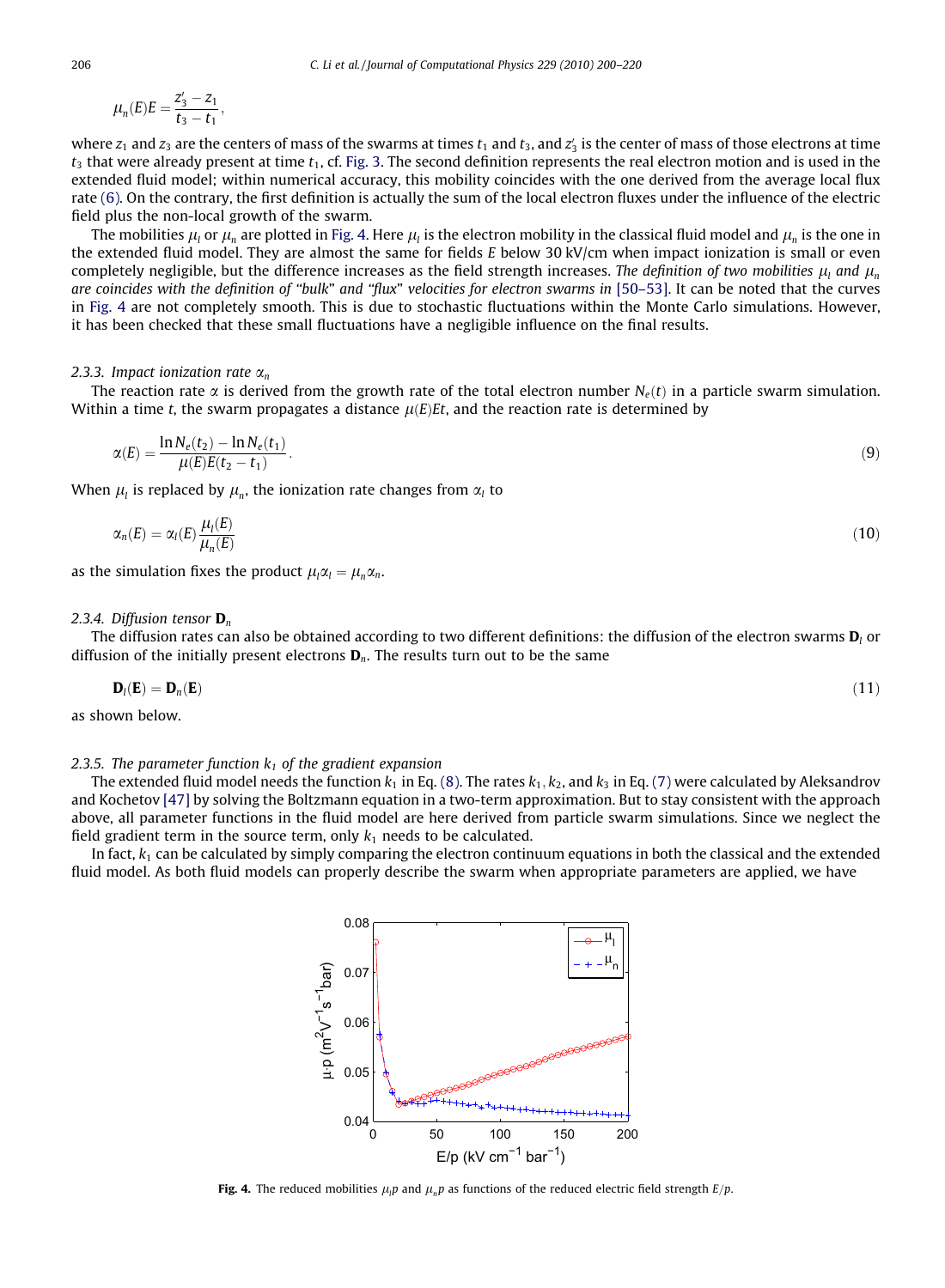<span id="page-7-0"></span>
$$
\partial_t n_e = \nabla \cdot (\mu_l(E) \mathbf{E} n_e) + \nabla \cdot (\mathbf{D}_l(\mathbf{E}) \cdot \nabla n_e) + n_e \mu_l(E) E \alpha_l(E)
$$
  
=  $\nabla \cdot (\mu_n(E) \mathbf{E} n_e) + \nabla \cdot (\mathbf{D}_n(\mathbf{E}) \cdot \nabla n_e) + n_e \mu_n(E) E \alpha_n(E) + k_1(E) \mu_n(E) \alpha_n(E) \mathbf{E} \cdot \nabla n_e.$  (12)

In a constant uniform electric field such as in the electron avalanche experiment,  $\mu_l(E), \mu_n(E)$  and E are constant and  $\nabla\cdot(\mu_l(\mathbf{E})\mathbf{E}n_e)=\mu_l(\mathbf{E})\mathbf{E}\cdot\nabla n_e$ , etc. Removing identical terms on both sides of the equation, we retrieve  $\mathbf{D}_l=\mathbf{D}_n$  [\(11\)](#page-6-0) and we get  $\mu_l(E) = \mu_n(E)(1 + k_1(E)\alpha_n(E))$  or

$$
k_1(E) = \frac{\mu_I(E) - \mu_n(E)}{\alpha_n(E)\mu_n(E)},
$$
\n(13)

where  $\mu_l,\mu_n$  and  $\alpha_n$  were derived above from the particle swarm experiments. In Fig. 5, we followed the presentation in [\[47\]](#page-19-0) as the rate coefficient from Eq. (13) is conveniently presented in dimensionless form as  $\tilde{k}_1 = k_1 e E/\epsilon_{ion}$  (proportional to  $k_1p \cdot E/p$ ), where  $\epsilon_{ion} = 15.6$  eV is the ionization energy in N<sub>2</sub>. (An evaluation of the data presented in the pdf version of [\[47\]](#page-19-0) yields a rather constant value of  $\tilde k_1$  in the range of 5.2–130 kV/(cm bar) that coincides with the minimum of our curve.)

# 2.4. Comparison of the extended fluid model with the particle model

Now the stage is set to compare the extended fluid model with the particle model both in swarms and in planar ionization fronts. The extended fluid equations are discretized in the same manner as the classical fluid model, and the particle densities are updated with the same scheme as before. The same time step and cell size are used in the extended fluid calculation as in the particle and the classical fluid calculation (see Section 2.2).

# 2.4.1. Swarm simulations

In Fig. 6, we show electron swarms at times  $t_1, t_2$ , and  $t_3$  in a constant field of  $-100 \text{ kV/cm}$ ; the swarms were followed by particle simulation (solid line), classical fluid simulation (dotted line) and extended fluid simulation (dashed line). For the



**Fig. 5.** The result of Eq. (13) in dimensionless form  $\tilde{k}_1 = k_1 e E / \epsilon_{ion}$ .



Fig. 6. The density profiles of electron swarms and the initial electrons in a field of  $-100$  kV/cm are shown at times  $t_1, t_2$  and  $t_3$ . The plot is the same as in [Fig. 3](#page-4-0), but now the extended fluid simulation is added as a dashed line.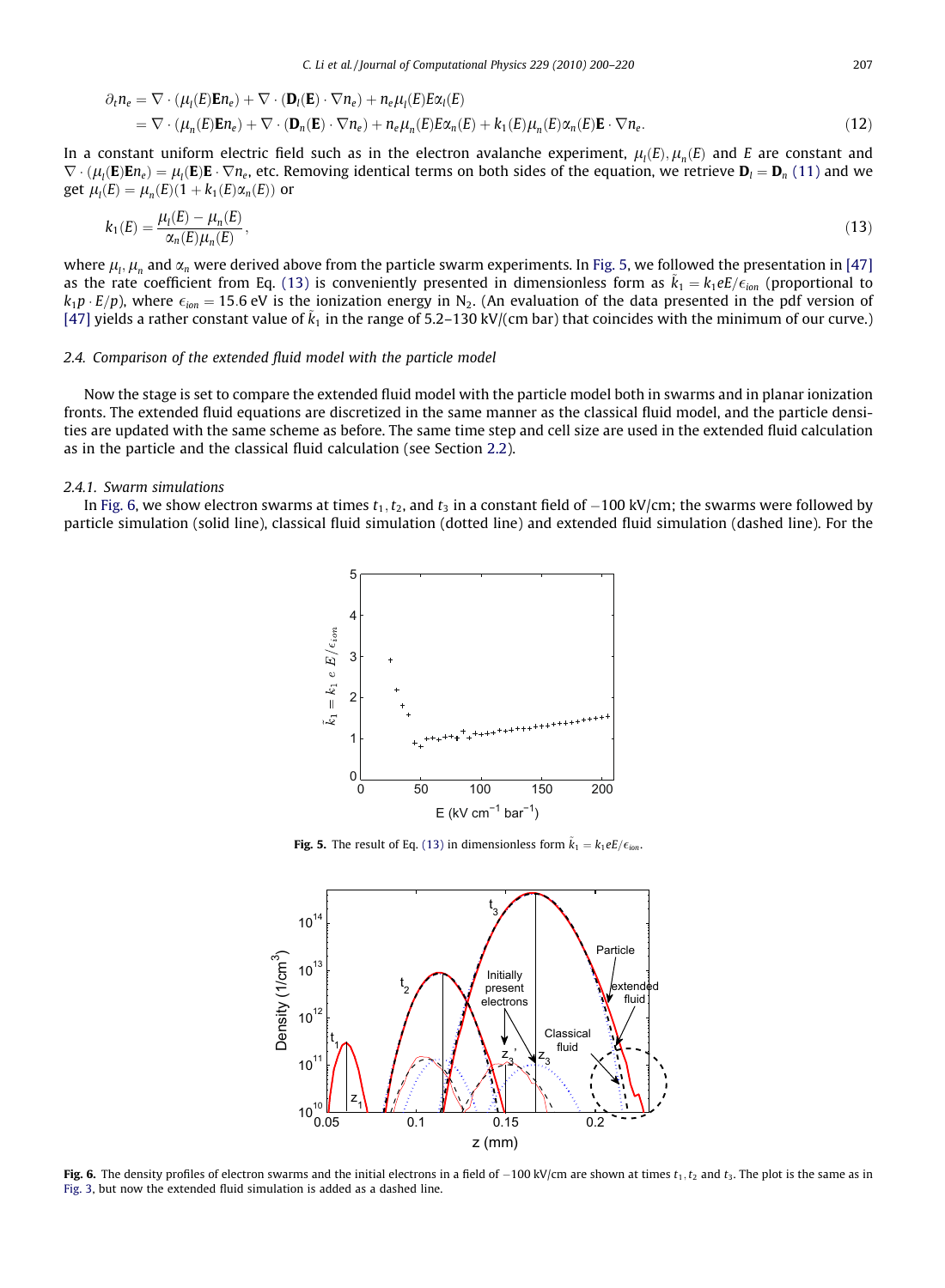<span id="page-8-0"></span>whole swarm, all three models give similar results, but the extended fluid model follows the evolution of the initially present electrons much better than the classical fluid model.

However, the figure also shows that in the leading edge of the swarm (marked with a large dashed circle) neither the extended fluid model nor the classical fluid model describe the electron density distribution of the particle model precisely. As described in [\[9\]](#page-19-0), individual electrons with high energies largely deviate from the mean, and none of the two macroscopic fluid models can reproduce this microscopic behavior. The densities in this region are 3–5 orders lower than the maximal density. But as streamer ionization fronts are so-called ''pulled" fronts, cf. Section 1.3, the behavior in the leading edge of the front actually determines the front velocity. From this point of view, the hybrid model that uses the particle model in the leading edge of the ionization front, is the method of choice.

# 242 Front simulations

Fig. 7 shows the temporal evolution of the planar front in a field of  $E^+ = -100 \text{ kV/cm}$  in the particle simulation (solid line), classical fluid simulation (dotted line), and extended fluid simulation (dashed line). Compared to the classical fluid model, where the maximal electron density in the front and the saturation level of the ionization behind the front are about 20% lower than in the particle model, the extended fluid model approximates the particle model much better. The particle and fluid front move with approximately the same velocity, but the particle front moves slightly faster than the extended fluid front, and the extended fluid front moves slightly faster than the classical fluid front, in agreement with [Fig. 6](#page-7-0). (We recall from [\[9\]](#page-19-0) that the leading edge of a swarm and of a pulled front in the same field have the same spatial profile and create the same velocity.)

Having analyzed planar fronts at  $-100$  kV/cm, we now summarize the front results for fields ranging from  $-50$  to  $-200$  kV/cm in Fig. 8. The figure shows the relative difference



Fig. 7. Temporal evolution of the electron densities in a planar front in a field of  $E^+=-100 \text{ kV/cm}$ . Shown are the spatial profiles of electron densities derived with the particle, classical fluid or the extended fluid model at time levels  $t = 0.672$  ns,  $0.816$  ns and  $0.96$  ns (particle simulation: solid line, fluid simulation: dotted line, and extended fluid simulation: dashed line).



Fig. 8. The relative density difference [\(14\)](#page-9-0) between extended fluid model and particle model.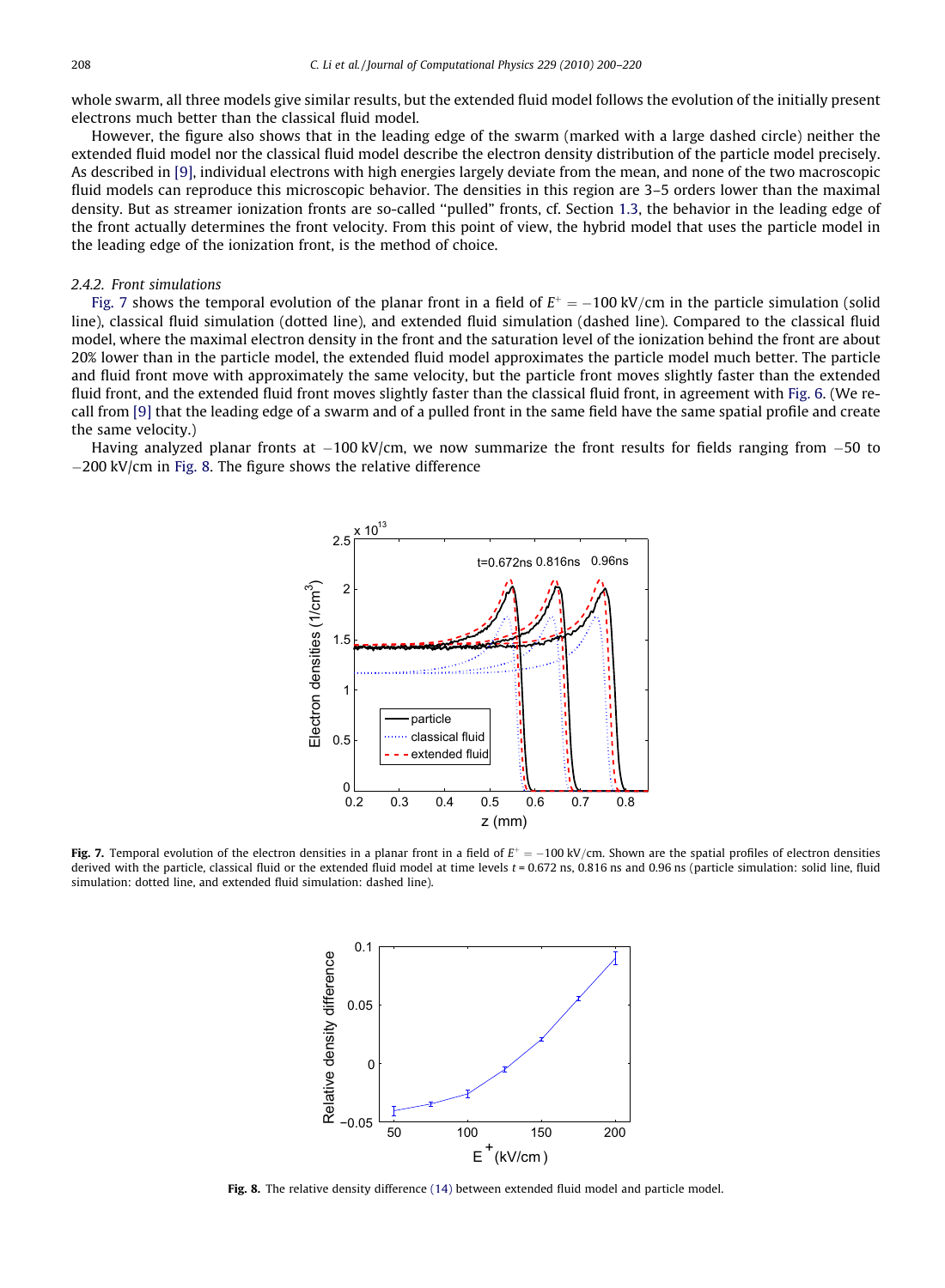<span id="page-9-0"></span>
$$
\frac{n_{e,part}^{-} - n_{e,e,fluid}^{-}}{n_{e,part}}.\tag{14}
$$

of the saturated electron density behind the front in the particle model ( $n_{e,part}^-$ ) and the extended fluid model ( $n_{e, e, fluid}^-$ ). Compared to the relative difference between the particle model and the classical fluid model discussed in [\[9\],](#page-19-0) which increases from 10% at 50 kV/cm to 40% at 200 kV/cm, we now find that the relative density difference in the extended fluid model never exceeds 10% within this range of fields.

#### 2.5. The drawbacks of the extended fluid model

By approximating the non-local ionization rate with a density gradient expansion, the extended fluid model reproduces the ionization level behind the front much better than the classical fluid model. However, [Fig. 8](#page-8-0) shows that this ionization level in the extended fluid model exceeds the one in the particle model when the field E is below 125 kV/cm. This will not harm its coupling with the particle model, but the reason for this unexpected behavior is briefly discussed here, because it could lead to further improvements of the fluid model.

Several possible reasons have been examined, for example, the quality of the parameters ( $\mu$ , **D**,  $\alpha$  and  $k_1$ ) used in the extended fluid model, the discretization of the gradient expansion term, and the relative ionization rate in the very leading edge where the electron density simply vanishes in the particle model, but remains non-zero in the fluid model due to electron diffusion. The answer was found by comparing the ionization rates within the front between both models.

The simulation is done as follows: we first let the particle model follow the evolution of an ionization front until it is fairly smooth. This creates an initial condition that now is run further both with the extended fluid model and with the particle model. The two models are followed for a time of 100  $\Delta t$  where  $\Delta t = 0.3$  ps in a field of  $E^+ = -100$  kV/cm. The result is shown in Fig. 9. In the first panel we plot the electron density profile in steps of 20  $\Delta t$  in the particle model (dashed) and in the extended fluid model (solid). Of course, the curves are identical initially, and a difference builds up in time in the high density region of the front (marked with a dashed circle). In the second panel, we show the electric field which does not vary much between the two models during 100  $\Delta t$ . In the third panel, we show the relative growth of the ion density  $(\partial_t n_p)/n_e$ integrated over a time of 20  $\Delta t$ , which is identical to the local ionization rate  $S/n_e$  within this time according to Eq. (2). The figure shows that the ionization rate is slightly higher in the extended fluid model in the region of large  $n_e$  (marked with dashed circle), and lower in the region of small  $n_e$ . Note that these differences appear while the electric fields are the same.

The analysis shows that the extended fluid model does not completely reproduce the particle model. This is understandable. The actual ionization rates  $S/n_e$  depend on the energy distribution of the local electrons. The gradient expansion in the ionization rate relates this energy distribution to the local field and to the electron density gradient. The single adjustable function  $k_1(E)$  in this gradient expansion is chosen in such a way that an electron swarm in this field is well fitted. But an electron swarm has a characteristic spatial profile in a given field. Regions inside the front might combine a given field with a different density gradient for which the model has not been adjusted. A solution would be to allow for more adjustable functions inside the fluid model by expanding in higher-order gradients. In the end, only a fluid model with infinitely many adjustable functions would appropriately describe the averaged behavior of the particle model. We therefore conclude that



Fig. 9. The ionization front propagates into  $-100$  kV/cm in both particle model (dashed) and extend fluid model (solid). The two simulations start from the same front which is pre-produced by a particle simulation, and follow the front propagation for 100  $\Delta t$  where  $\Delta t = 0.3$  ps. We present the electron density (first panel), the electric field (second panel), and the ionization rate (third panel) in time steps of  $20\Delta t$ .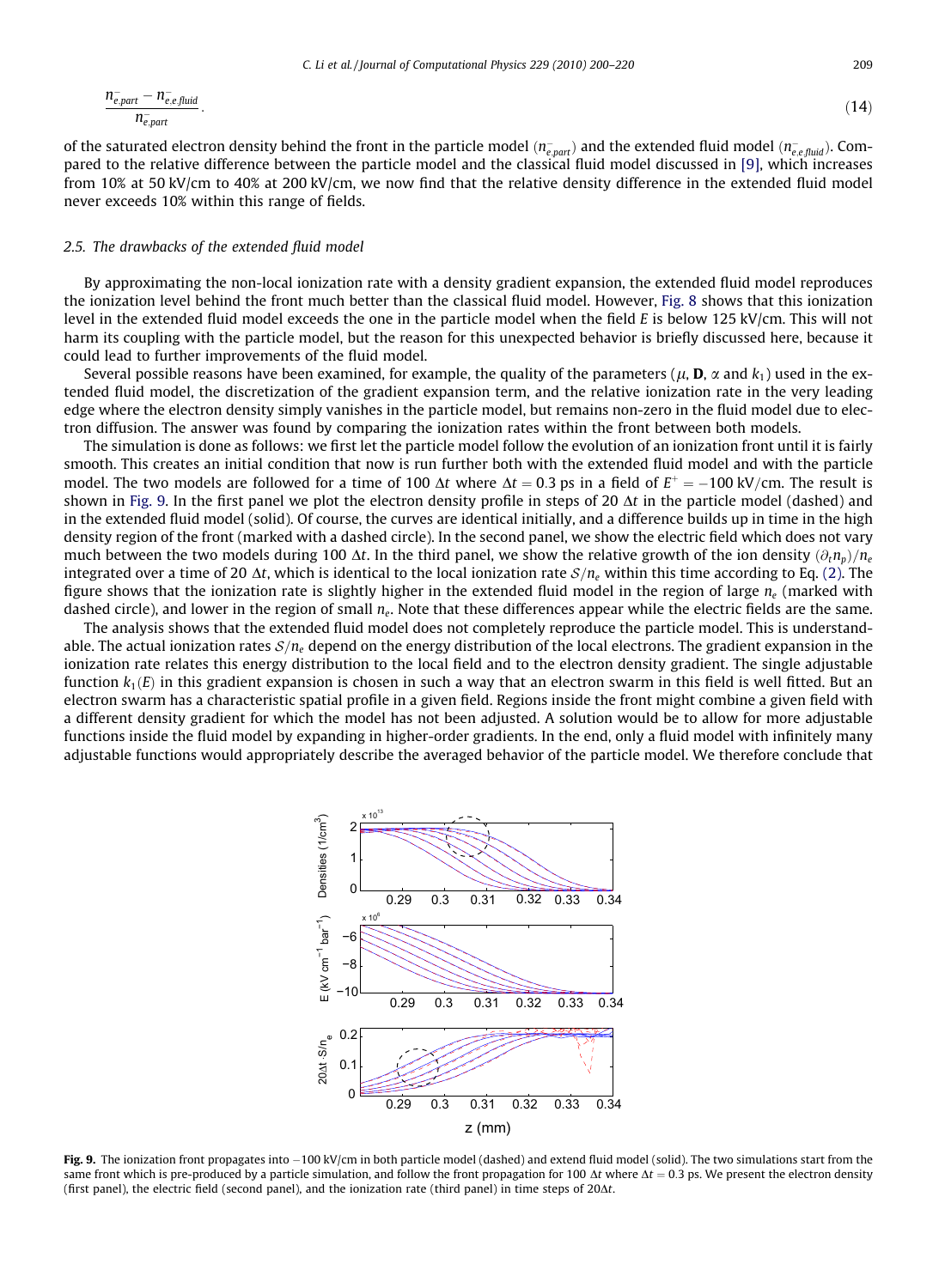the density gradient expansion is a substantial improvement of the fluid model, but that it does not contain the full physics of the particle model.

An alternative improvement of the fluid model next to a gradient expansion was suggested to us recently (see acknowledgement), namely the introduction of the energy equation. With the energy equation calculating the local mean electron energies, the fluid model can describe how the electron dynamics depends on the mean local electron energies rather than on the electric field [\[54,55,46,56–58\]](#page-20-0). In Appendix A, the fluid model with energy equation is used to follow the electron avalanche in a constant electric field. Comparison of [Figs. 6 and 15](#page-7-0) shows that the extended fluid model follows the full particle avalanche a bit better, but that the fluid model with energy equation fits the mean electron energies in the particle avalanche quite well.

We now proceed to the hybrid model where the extended fluid model will be used only in the less critical inner region of the streamer.

## 3. The hybrid model

Our goal is to build a fully 3D hybrid model for streamer channels, which couples the particle model with the extended fluid model in space as shown in [Fig. 1.](#page-1-0) With the experiments carried out for planar fronts, we would like to test our hybrid concept, and find out how to apply the different models in suitable regions adaptively and how to realize a reasonable coupling of those models. Since most of the electrons will be approximated as densities in the hybrid simulation, the problem of the enormous number of electrons in a 3D particle streamer simulation can be reduced. Following the particles can still be a heavy burden for a hybrid model. Therefore, the hybrid simulation will let the fluid model approximate most of the electrons as densities and leave as few electrons as possible for the particle model, under the constraint of producing similar results as the pure particle simulation.

In this section, we present the algorithm for the 1D hybrid calculation and discuss the numerical details. Two important issues of the 1D coupling are discussed in detail: where particle and fluid model are to be applied, and how they should interact with each other.

## 3.1. The hybrid algorithm

In our hybrid model, the particle model is used in the leading part of the ionization front and the fluid model in the rest of the domain. Between them, we have a model interface. The position of the model interface can be chosen either according to the electron densities or according to the electric field. This means that the model interface is either located at some electron density level  $n_e = x n_{emax}$  ahead of the electron density peak  $n_{emax}$ , or at some electric field level  $E = yE^+$  where  $E^+$  is the electric field ahead the front. In both cases, the real numbers x, y have to be chosen appropriately within the interval [0,1]. We discuss this choice and the corresponding position of the model interface in detail in Section 3.3.

Suppose that the position of the model interface is located somewhere as shown in [Fig. 1](#page-1-0). As the streamer propagates forward, because the electric field moves with the front, the model interface moves with the ionization front because we keep it at  $n_e = x n_{e,max}$  or  $E = vE^+$ . In this way, the particle model at any moment of the simulation follows only a limited number of electrons in the low density region of the ionization front. Because the computational costs of the fluid model are small compared to the particle model, it is clear from [Fig. 1](#page-1-0) that we gain much efficiency in the hybrid model as compared to a pure particle simulation.

The actual gain due to the hybrid method will be even more pronounced in the case of fully three dimensional simulations. With this moving model interface algorithm, the hybrid model may simulate the full streamer dynamics in 3D without using super-particles while remaining computationally efficient.

Once the position of the model interface is set, the interaction of the two models around the model interface needs to be established. To simulate the electron flux crossing the interface between the two models, we introduced a so-called ''buffer region" which is created by extending the particle region one or a few cells into the fluid region. It has been used in [\[40–42\]](#page-19-0) for rarefied gases by coupling a Direct Simulation Monte Carlo (DSMC) scheme to the Navier–Stokes equation, and for other applications [\[43,44\]](#page-19-0) as well. The buffer region helps to build a pure particle description around the model interface, such that the local particle flux in this region can be obtained as in a pure particle simulation. The particle flux across the model interface influences the total number of particles in the particle model, and it will lead to a corresponding increase or decrease of the density in the fluid model.

In this way, around the area where the two models are coupled, the electron flux in a pure particle simulation is maintained in the hybrid computation, while global mass conservation holds. However, to obtain an accurate flux at this interface, the electrons in the buffer region near the interface should maintain a correct density profile and velocity distribution. In many cases [\[40–42\]](#page-19-0) the buffer region or a part of the buffer region at each time step have to be refilled or reconstructed with a large number of electrons with artificial distributions in energy and space. Such a filling or reconstruction on the one hand ensures a stable flux at the model interface, but on the other hand, it can create non-physical artifacts, which might cause wrong results. In our approach, the generation of electrons from a kinetic prediction can be avoided. The details are presented in Section 3.4.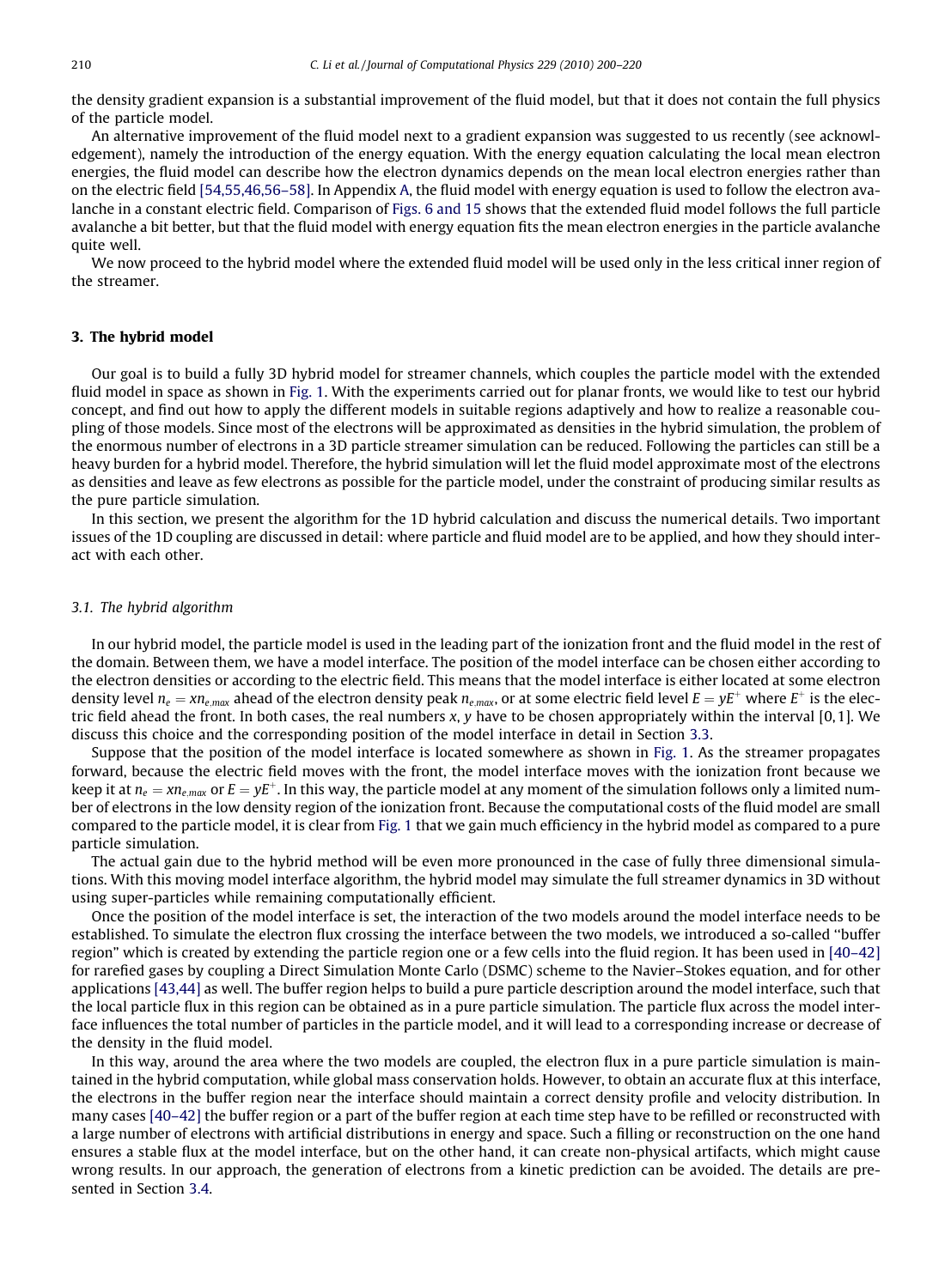<span id="page-11-0"></span>

Fig. 10. The flow chart of one hybrid computational step from  $t_n$  to  $t_{n+1}$ .

Fig. 10 shows the flow chart of the hybrid computations. At the beginning of each time step, the particle density is known in the fluid region and the individual particle information is known in the particle region and the buffer region. To update them to the next time step, we first move the particles in the particle and buffer region one step further. The number of electrons crossing the model interface is recorded during the updating. This counted flux is used as a boundary condition to update the densities in the fluid region. To calculate the electric field, the particles in the particle region are mapped to the fluid grid as densities. In the end, we check whether the model interface has to be moved. A more detailed explanation is given in the following section.

### 3.2. Numerical implementation

In the particle model, the positions and the velocities of the electrons are updated with the leap-frog method. The electric field is solved on a uniform grid G (the fluid equations are discretized on the same grid) with cells

$$
C_i = \left[ z_i - \frac{1}{2} \Delta z, z_i + \frac{1}{2} \Delta z \right], \quad i = 1, 2, \dots M_z,
$$
\n(15)

where  $M_z$  are the number of grid points with cell centers at  $z_i = (i - 1/2)\Delta z$  in the z direction, and  $\Delta z$  is the cell size.

The simulation begins with a few electron and ion pairs with a Gaussian density distribution. These initial particles are followed only by the particle model in the beginning of the simulation. As new electrons are generated, the number of particles eventually reaches a given threshold, after which the simulation switches to the hybrid approach. The threshold in our simulation is normally set to be several million electrons to ensure a satisfactory statistics. With proper transverse area A of the system, the simulation with such number of electrons is already in the streamer stage, which means that a steady moving ionization front has developed and the charge layer at the streamer head totally screens the field inside the channel. In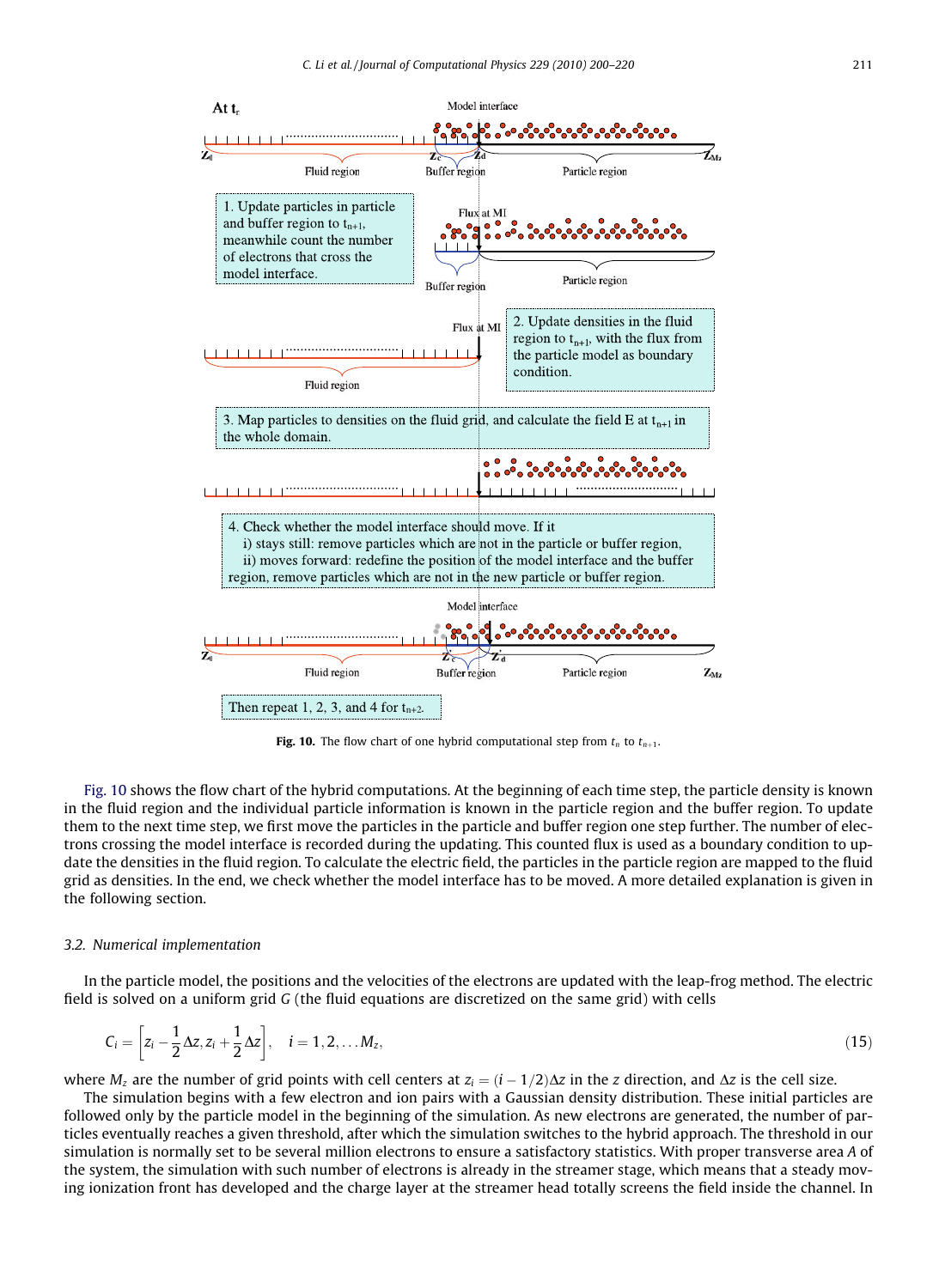# Table 1

List of the transverse length  $l_r$  (the transverse area is  $l_r \times l_r$ ), the longitudinal length of the system  $l_z$ , the threshold number  $N_T$ , and the time  $T_T$  for the particle simulation TO generatE  $N_T$  electrons for a number of electric fields.

| $E$ (kV/cm)              | 50         | 75         | 100        | 125         | 150         | 175         | 200         |
|--------------------------|------------|------------|------------|-------------|-------------|-------------|-------------|
| $l_r$ ( $\mu$ m)         | 55.2       | 41.4       | 27.6       | 23          | 18.4        | 13.8        | 9.2         |
| $l_z$ (mm)               | 6.9        | 3.45       | 2.76       | 2.3         | 1.84        | 1.38        | 1.15        |
| $N_T$ (10 <sup>6</sup> ) |            | 3.2        | 3.5        | 3.8         |             |             |             |
| $T_T$ (ns)               | $\sim 6.6$ | $\sim$ 1.2 | $\sim 0.3$ | $\sim 0.18$ | $\sim 0.15$ | $\sim 0.12$ | $\sim 0.12$ |

Table 1, we summarize the transverse areas  $(l_r \times l_r)$  and the length of the system in front propagation direction l, for varying fields, and we also list threshold numbers  $N_T$  and the time  $(T_T)$  for the particle simulation generating  $N_T$  electrons when starting from 100 pairs of electrons and ions.

For the transfer from particle to hybrid simulation, we first determine the position of the model interface and the length of the buffer region, which is chosen dependent on the field ahead of the ionization front as we will discuss later. Suppose the model interface is chosen at  $z_d = d * \Delta z$  and the buffer region is on the interval  $[z_c, z_d]$  as shown in [Fig. 10](#page-11-0), where  $c, d \in \{1, 2, \ldots, M_z\}$  and  $c \le d$ . The particles in the future fluid region in the interval  $[z_0, z_d]$  are then averaged in this particular time step to the densities on the grid G, while the particles outside the particle region and buffer region on the interval  $[z_0, z_c]$ are removed from the particle list. Note that in the buffer region  $[z_c, z_d]$ , the electron and ion densities are calculated on the underlying continuum grid while the spatial and kinetic information of the individual particles is also maintained.

Now a general time step in the further evolution is described. At the beginning of a time step lasting from  $t_n$  to  $t_{n+1}$ , we have the electric field  $E_n$ , the electron and ion densities  $n_e$ ,  $n_p$  in the fluid region and the positions of the particles in the particle and buffer region at time  $t_n$ , and the velocities of these particles at time  $t_{n+1/2}$  (since with the leap-frog algorithm of the particle model, in the beginning of the time step, the positions **x** are known at  $t_n$  and the velocities **v** at  $t_{n+1/2}$ ). In step 1 (as shown in [Fig. 10\)](#page-11-0), the particles in the particle region and the buffer region are first moved to  $t_{n+1}$  taking the stochastic collisions into account through the Monte Carlo algorithm. While updating the particle positions, the number of electrons crossing the model interface is recorded.

Once all particle positions are updated to the next time step, in step 2 we also update the densities in the fluid model. The continuum equations for the particle densities are discretized with a finite volume method, based on mass balances for all cells in the fluid region on the grid G. Eq. (3) is used to compute the density fluxes on the face of each cell in the fluid region, except the one at the model interface  $z_d$  where the flux from the particle model is used. The ionization rate is calculated with Eq. [\(8\)](#page-5-0) in the extended fluid model. Given the fluxes on the cell faces and the ionization rate, particle densities at each cell in the fluid region can be updated to the next step using Eqs. [\(1\) and \(2\)](#page-3-0) with the non-local parameter functions  $\mu_n$ ,  $\mathbf{D}_n$  and  $\alpha_n$ .

The densities are calculated using the third-order upwind-biased advection scheme. The two-stage Runge–Kutta method could be used with the given particle flux (which is an average flux over  $[t_n,t_{n+1}]$ ). This will allow computations with larger time step  $\Delta t$ , but it also requires two updates of the fluid densities and electric fields per time step. Since updating the fluid densities needs the particle flux across the model interface as an input for the boundary condition, the two-stage Runge–Kutta method is replaced by the simpler forward Euler method, as long as the chosen time step is small enough. The time step and grid size in the hybrid simulation are chosen as the same as in the particle simulation and the fluid simulation, see Section 2.2.2, i.e. as  $\Delta z = 2.3$  µm and  $\Delta t = 0.3$  ps, therefore the simulation results are compared with each other with the same numerical discretization errors.

Now both the particle positions and the densities are known in the respective regions at time  $t_{n+1}$ . In step 3, the densities in the particle region  $[z_d, z_M]$  are obtained by mapping particles to the grid G. How this is done, is discussed further below. The particle densities are then known everywhere on the grid G and the electric field  $E_z$  at time  $t_{n+1}$  can be calculated.

In step 4, the position of the model interface is determined either from the particle density or from the electric field criterion. While the density profile and the electric field are updated from  $t_n$  to  $t_{n+1}$ , the model interface may have to move one cell forward or to stay still. With  $E^+ = -50$  to  $-200$  kV/cm, the ionization front needs about 30 to 3 time steps to cross one cell. That is, the model interface will on average stay at one cell face for 3–30 time steps before it moves to the next cell face. If it stays still, the particles which fly out of the particle and buffer regions are removed from the particle list. If the model interface moves one cell forward, the fluid region is extended one cell into the particle region. Meanwhile, the buffer region also moves one cell forward and the region from  $z_c$  to  $z_c'$  becomes part of the fluid region, and particles there will be removed from the particle list.

Finally we use  $E_z$  at  $t_{n+1}$  to update the electron velocities inside the particle and buffer region to  $t_{n+3/2}$ . This finishes one hybrid time step.

We would like to remark here that one should be careful about the technique of mapping the particles to the densities in the particle region. One can use zero-order weighting by simply counting the number of particles within one cell, or firstorder weighting (also called Particle In Cell or PIC) [\[59\],](#page-20-0) which linearly interpolates charges to the neighboring cells, or some higher-order weighting techniques like quadratic or cubic splines. The particle model has been tested with various sizes of time steps and cell sizes. The numerical discretization errors converge to zero as time step and cell size decrease when using either the zero-order weighting or the first-order weighting, but the convergence was faster with first-order weighting. The first-order mapping is the most used technique in particle simulations for plasmas because: ''As a cloud moves through the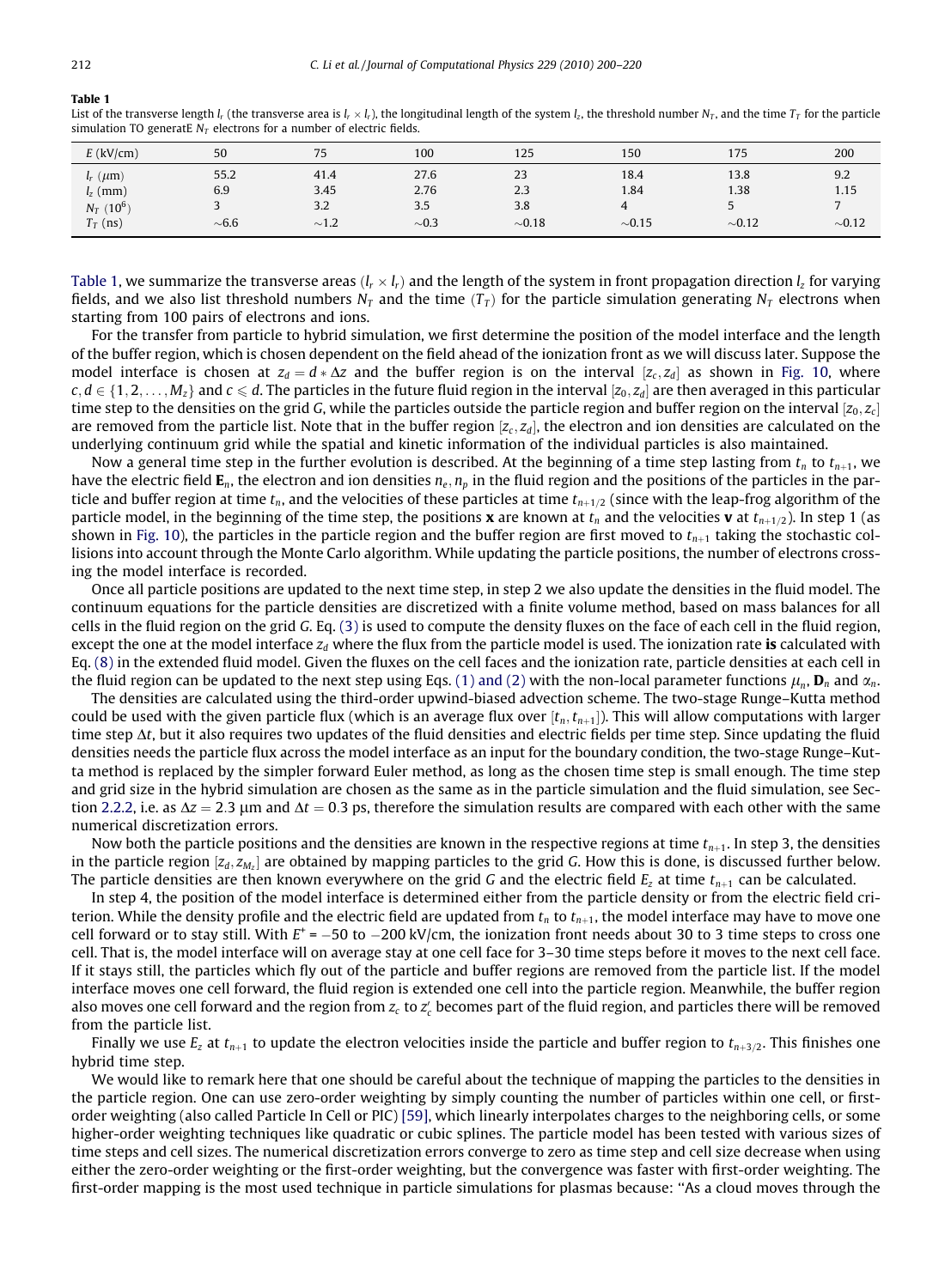grid, the first-order weighting contributes to density much more smoothly than zero-order weighting; hence, the resultant plasma density and field will have much less noise and be more acceptable for most plasma simulation problems." [\[59\]](#page-20-0). However, in the hybrid computation, the zero-order weighting guarantees total charge conservation in the system, while the first-order weighting may cause charge loss or gain near the model interface when it is applied in a non-uniform density region. Therefore, zero-order weighting is implemented in our hybrid model.

## 3.3. The position of the model interface

We have discussed the suitable position of the model interface in [\[29\]](#page-19-0) where the particle model and the classical fluid model were coupled in space. It was shown that in the front part of the ionization front, the mean electron energies in the classical fluid model were lower than in the particle model, while behind the front the electron energies in both models are in good agreement. Therefore, for a good agreement between hybrid and particle simulation, in the hybrid model the fluid model can be used behind the front, and a sufficiently large part of the density decay region should be covered by the particle model.

Now within the hybrid model, the classical fluid model is replaced by the extended fluid model. Since an extra non-local term was introduced, such that the fluid simulation results are now closer to the particle results, we expect that a smaller region needs to be covered by the particle model without changing the result of the hybrid model.

Fig. 11 shows the simulation results of an ionization front propagating into a field of  $E^+ = -100 \text{ kV/cm}$ ; the left column shows results of the old hybrid model and the right column those of the new hybrid model. The model interface is located at three different positions:  $E = yE^+$  where y = 0.6, 0.9, and 0.98, corresponding to the upper, middle and lower panel, respectively. Both in the old and the new hybrid simulation, a long buffer region of 32  $\Delta z$  has been used to ensure the stable interaction of the models at the model interface. On the left, the old hybrid model for  $v = 0.6$  generates the same electron density behind the front as the particle model, for  $y = 0.98$  the same density as in the classical fluid model, and for  $y = 0.9$  some intermediate density; we recall that the density difference between particle and classical fluid model is 20% for this field. On the right where the extended fluid model is used, the new hybrid model produces similar results as the particle model in all three cases  $v = 0.6$ ,  $v = 0.9$  and  $v = 0.98$ .

The comparison shows that when the extended fluid model is used instead of the classical fluid model, the performance of the hybrid model is largely improved. Using the extended fluid model in the hybrid computation, the particle model can focus on a smaller portion of the front where the electron density is much lower while the electron density behind the front is still calculated with high accuracy. This greatly reduces the number of electrons that need to be followed in the particle region. It will give a substantial improvement of computational efficiency in a 3D simulation where millions of electrons will be pushed into the fluid region when the fluid model can be applied further ahead within the front.



Fig. 11. The hybrid model (dotted) coupled with the classical fluid model (left column) or the extended fluid model (right column) is compared with the classical fluid model (dashed) and the particle model (solid) for a front propagating into a field of  $E^+ = -100$  kV/cm. The model interface is located at three different levels of the field  $E = yE^+$  with y = 0.6, 0.9, and 0.98 shown in the upper, middle and lower panel, respectively.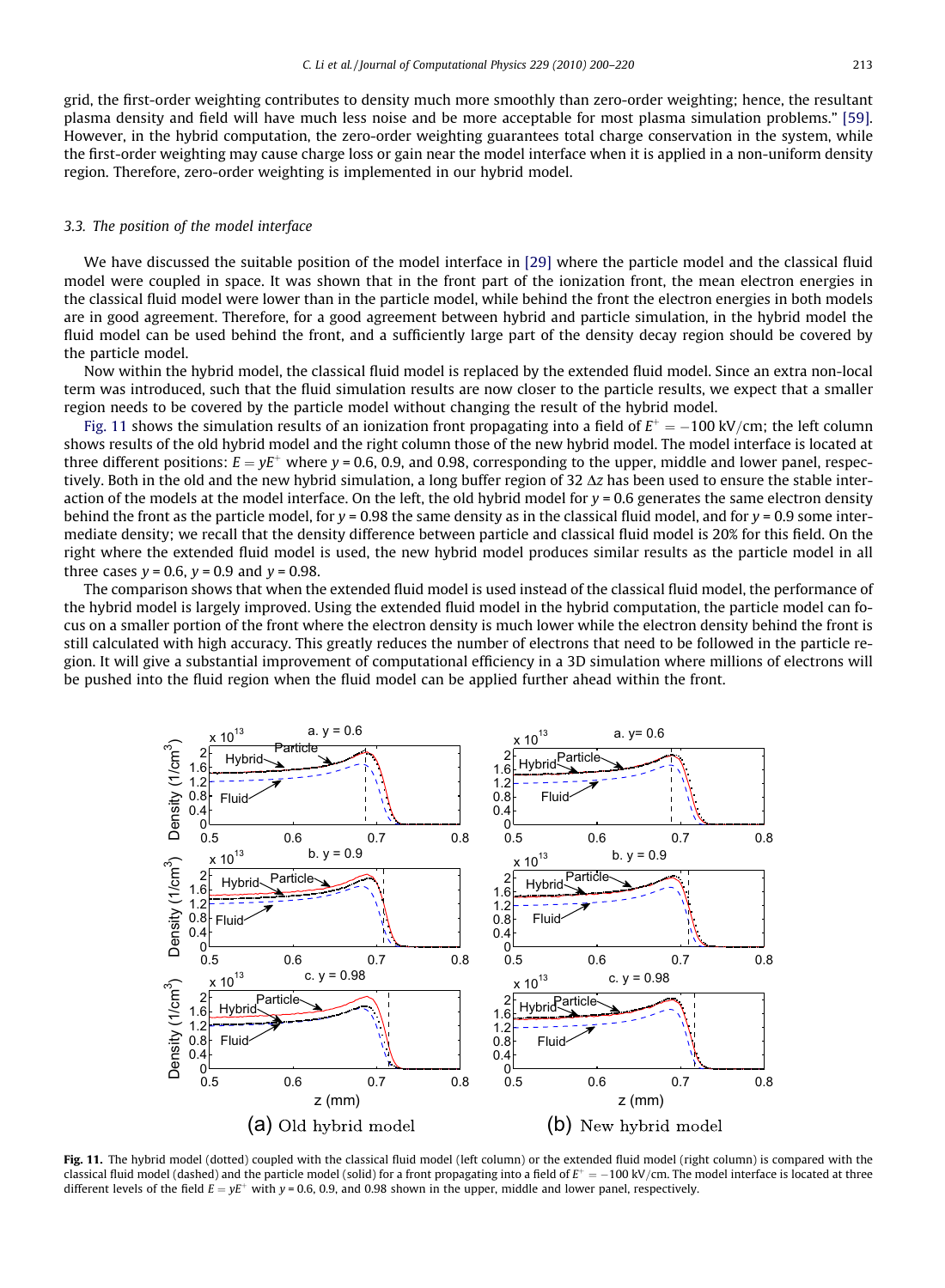

Fig. 12. The relative density differences Eq. [\(14\)](#page-9-0) between the hybrid simulation and the particle simulation as a function of the position of the model interface  $n_e = x n_{e,max}$  for  $E^+ = -100 \text{ kV/cm}$ , The value x = 0 accounts for the extended fluid model. The full particle simulation is denoted as x = 1.1.

To determine the proper position of the model interface, different positions have been tested in planar front simulations. Fig. 12 shows the relative density differences defined in Eq. [\(14\)](#page-9-0) between the hybrid simulation and the particle simulation as a function of the position of the model interface; here the field ahead of the ionization front is  $E^+ = -100 \text{ kV/cm}$ . The model interface is placed at an electron density level  $n_e = x n_{e,max}$  where x varies. For  $x = 1$ , the model interface is at the density peak  $n_{e,max}$  of the ionization front. From  $x = 1.0-0.1$ , the model interface moves forward within the front, and  $x = 0$  corresponds to a full fluid simulation. The full particle simulation is denoted as  $x = 1.1$ .

# 3.4. The buffer region

The particle model extends backward, beyond the model interface, into the buffer region where particle and fluid model coexist; it supplies particle fluxes for the fluid model at the model interface, as illustrated in [Fig 10.](#page-11-0) However, correct particle fluxes require correct particle statistics within the buffer region whose length should be as small as possible to reduce computation costs, but larger than the electron energy relaxation length [\[9\]](#page-19-0).

#### 3.4.1. Adding particles in the buffer region

As we have mentioned, to ensure a stable electron flux at the model interface, in general new particles need to be introduced into the buffer region, that have to be drawn from appropriate distributions in configuration space. This would pose a particular problem for the streamer simulation, since Maxwellian or even Druyvesteyn [\[60\]](#page-20-0) distributions are inaccurate. However, even for negative streamers, the electrons on average move somewhat slower than the whole ionization front, which means that the electrons on average are moving from the particle region into the fluid region.

This is because in a pulled negative ionization front, the front velocity is determined in the leading edge of the front where the electric field and therefore the electron drift velocity is highest. But the front velocity is determined by this maximal electron velocity plus an additional positive contribution of electron diffusion and impact ionization [\[19\],](#page-19-0) therefore the front everywhere is faster than the local mean electron velocity.

Suppose that when the computation is changing from the pure particle regime to the hybrid regime, we create a buffer region which is long enough to relax most of the fast electrons. The particles in the buffer region are the heritage of the pure particle simulation and will keep being followed by the particle model. Across one end of the buffer region, the model interface at  $z_d$ , particles move freely. But across the other end of the buffer region at  $z_c$ , there are electrons flying out of the buffer cells but no electrons enter, i.e. when the model interface stays still, the buffer cells are losing particles. If we add electrons in the buffer region near  $z_c$  to create a flux from the fluid cell  $z_{c-1}$  into the buffer region  $z_c$ , although the particle loss is compensated, these inflowing particles have hardly any influence on the flux across the model interface when  $z_d - z_c$  is sufficient long. Once the model interface moves forward, those added particles near  $z_c$  will fall into the fluid region and be removed again.

This hypothesis has been tested in hybrid simulations with two kind of fluxes used at  $z_{c-1/2}$ :

- No influx: electrons can only fly out over  $z_{c-1/2}$ , but not fly back.
- Reflected influx: electrons that fly out over  $z_{c-1/2}$  fly back immediately with inverted velocity.

The hybrid simulation has been carried out for a planar front at  $-100 \text{ kV/cm}$  with the model interface at  $E = 0.6, 0.8, 0.9E^+$ . With a long buffer region of 10 $\Delta z$ , there is no influence of the inflowing particles. We even tested the artificial case of ''double reflection influx", where twice as many electrons fly back with doubled energies. Even then, there was no notable influence.

So we conclude that if electrons move on average more slowly than the front, the electron loss at the end of a sufficiently long buffer region does not affect the calculation of particle fluxes at the model interface. Therefore, the particles lost at the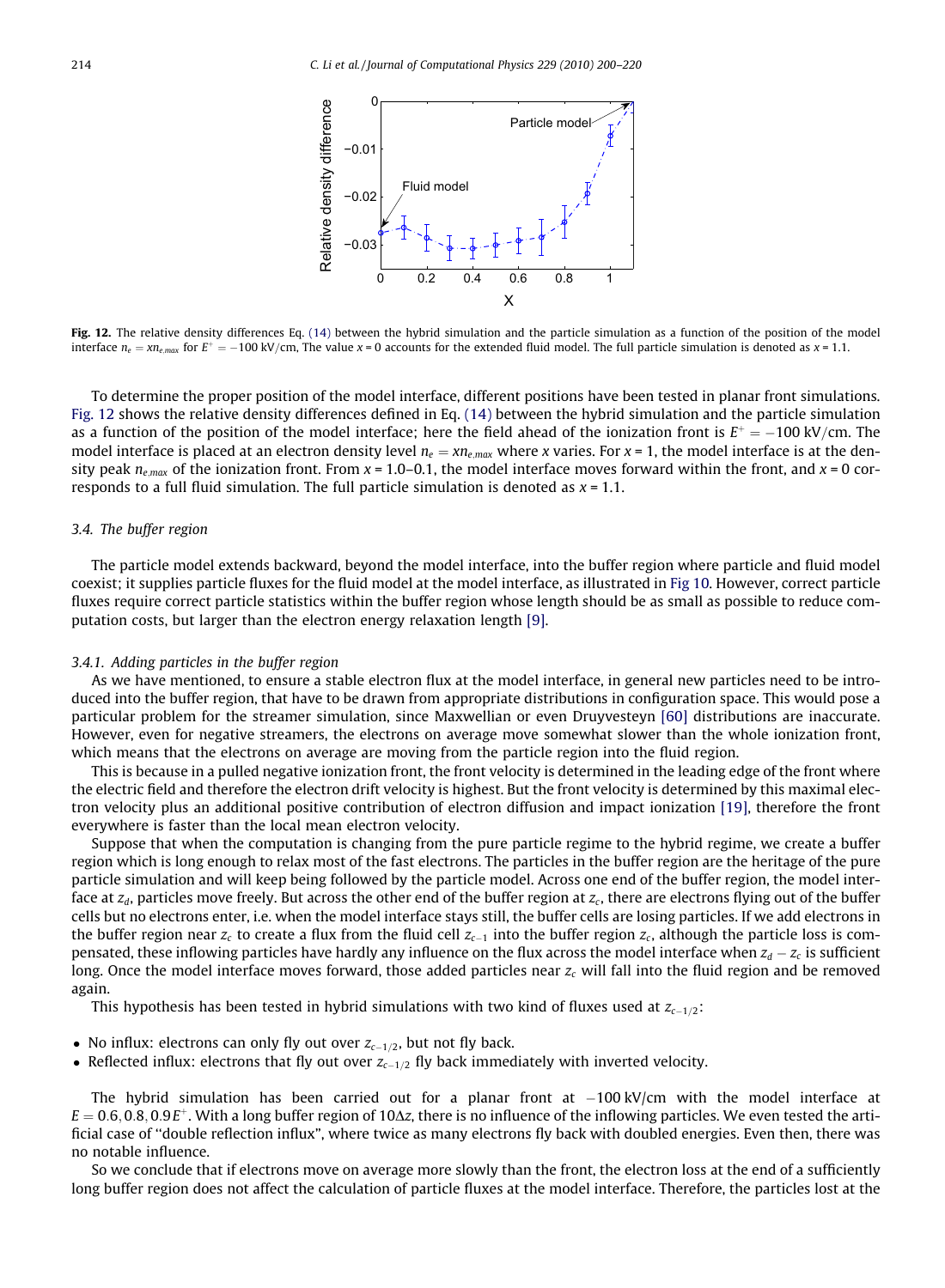end of the buffer region can be ignored and new electrons do not need to be created artificially. This actually leads to a simpler technique of model coupling in which the correct energy distribution of particles is not a concern any more. This technique is not only suitable for streamer simulations, but for all two phase problems where the front speed is higher than the speed of the individual particles, as is generally the case in ''pulled front" problems [\[34,35\],](#page-19-0) cf. Section 1.3. For example, bacterial growth and transport, or wound healing as a front propagation problem can be treated in this way.

#### 3.4.2. The length of the buffer region

A reasonable particle flux can be obtained without artificially adding new electrons in a sufficiently long buffer region. But how long is enough long? Although electrons on average propagate slower than the model interface, the high energy electrons at the tail of the energy distribution may move faster than the ionization front in a short time interval. The buffer region should be long enough that most of the fast electrons can relax to mean energies within this short time. The relaxation length of the fast electrons at the ionization front has been discussed in [\[9\]](#page-19-0). It shows that three electron swarms with identical energies of 0.5, 5, or 50 eV, respectively, equilibrate within 2 ps through losing or gaining energy in collisions. If the buffer region is very short, high energy electrons might enter from the fluid region and contribute to the flux on the model interface, but since they are not be included in the buffer region, such short buffer region will result in a lower flux on the model interface.

A stable flux can be obtained only when the buffer region is long enough to relax most high energy electrons to the local energies within the buffer region. An upper bound for the mean forward velocity  $(v<sub>z</sub>)$  of local electrons is the front velocity  $v_f \approx 7 \times 10^5$  m/s at  $-100$  kV/cm. When an electron with 50 eV and with very small radial velocity components, i.e. with  $v_z\gg v_r$ , relaxes to the local electron energy, its velocity in the forward direction  $v_z'$  decreases from  $\sim$  4  $\times$  10 $^6$  m/s to  $v_f$  within 2 ps, and it propagates 2  $\times$  10<sup>-12</sup>  $\cdot$  ( $v'_z + v_{\it f})/2 = 4.7$   $\mu$ m, which is approximately 2 cells.

Experiments with different lengths of the buffer region are shown in Fig. 13. Here we plot average flux, density and mean energy of the electrons at the model interface for buffer regions of different lengths. The field ahead the front is  $E^+ = -100 \text{ kV/cm}$  and the position of the model interface is at  $E = 0.9E^+$ . It is clear that as the length of the buffer region increases, not only the flux densities, but also the electron density and the mean electron energy converge to their limit values. Our computational cells are 2.3 µm long, and a buffer region with the length of 2 cells can already give a reasonable flux at the model interface.

# 4. Simulation results in different fields

Having presented our hybrid simulations of the front propagating into a field of  $E^+ = -100 \text{ kV/cm}$  in detail, we now summarize results for fields ranging from  $-50$  to  $-200$  kV/cm.

In [Fig. 14](#page-16-0), we present the relative density discrepancies  $(n_{e,part}-n_{e,hybr})/n_{e,part}^-$  of the saturated electron density  $n_{e}^-$  behind the ionization front for different fields; here hybr denotes hybrid simulations and part particle simulations. For each field, the model interface has been placed at electron density levels  $n_e = xn_{emax}$ , with  $x = 1.0, 0.9,..., 0.1$ . A long buffer region with 32



Fig. 13. Hybrid calculation of an ionization front propagating into the field of  $-100$  kV/cm with the model interface placed at 0.9  $E^+$ . The plots show the average electron flux (first panel) across the model interface, and densities (second panel) and mean energies (third panel) of the electrons at the model interface as a function of the buffer length region. It shows that all the quantities converge when buffer length increases.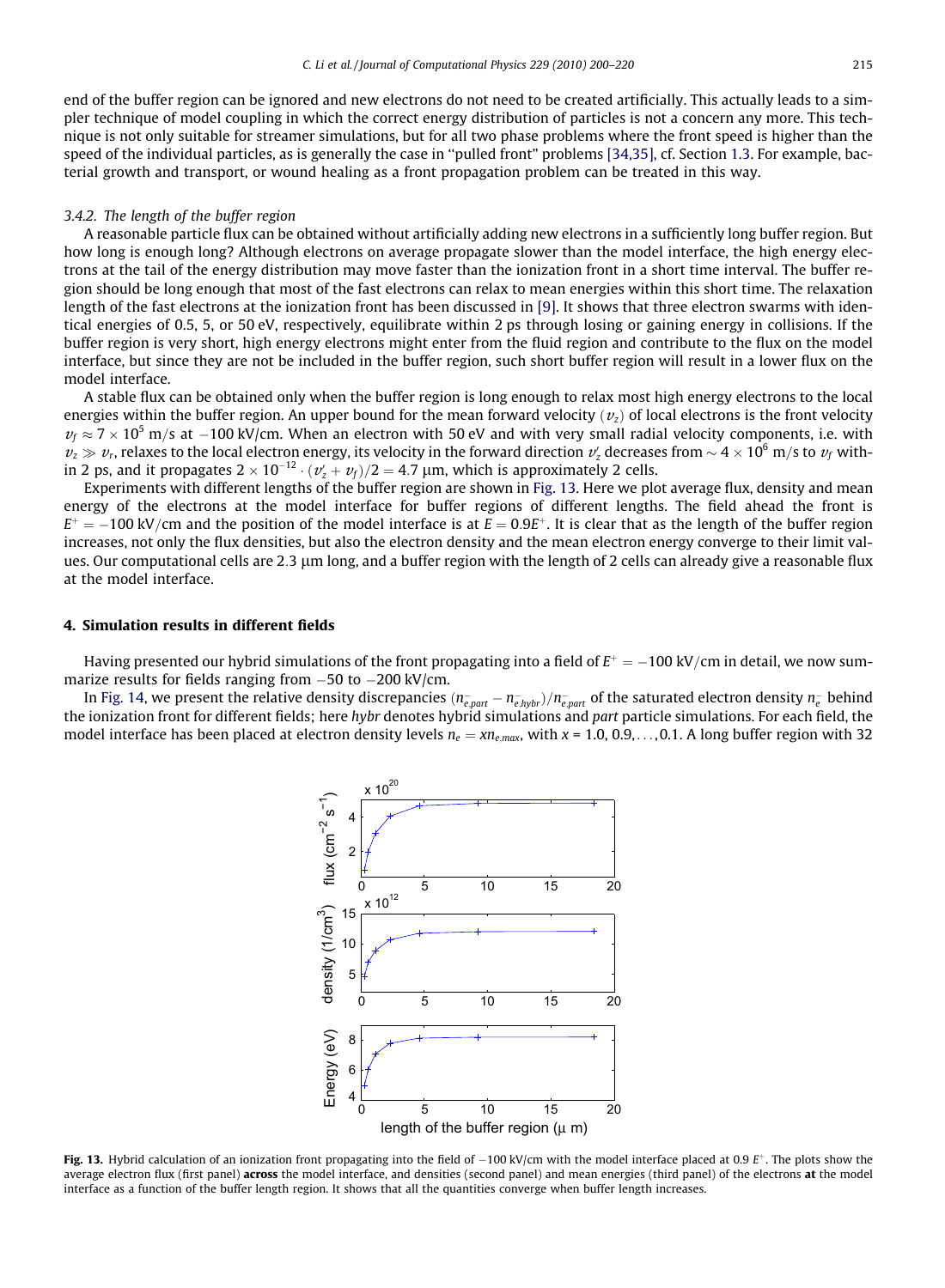<span id="page-16-0"></span>

Fig. 14. The relative density differences between the hybrid simulation and the particle simulation as a function of the position of the model interface in a range of fields. The model interface is at the position where the electron density level is  $n_e = x n_{e,max}$ .



Fig. 15. Data of the particle model and of the fluid model with energy equation are shown: the density profile of the electron swarms and the initial present electrons in a field of  $-100$  kV/cm are presented at two different time  $t_1$  and  $t_2$ ; we also show the mean energies of electrons of swarms at time  $t_2$ .

Table 2 The proper position of the model interfaces for different fields, where  $n_e = x n_{e,max}$ .

| <b>The Contract of the Contract of the Contract of the Contract of the Contract of the Contract of the Contract of the Contract of the Contract of the Contract of the Contract of the Contract of the Contract of the Contract </b><br>∸ | 50          | 7 <sub>E</sub><br>ر ، | 100         | 125          | 150         | 175         | 200         |
|-------------------------------------------------------------------------------------------------------------------------------------------------------------------------------------------------------------------------------------------|-------------|-----------------------|-------------|--------------|-------------|-------------|-------------|
| $\Lambda$                                                                                                                                                                                                                                 | $0.5 - 0.9$ | $0.55 - 1.0$          | $0.6 - 1.0$ | $0.65 - 1.0$ | $0.7 - 1.0$ | $0.8 - 1.0$ | $0.9 - 1.0$ |
| Tested $x$                                                                                                                                                                                                                                | U.5         | 0.55                  | 0.6         | 0.65         | 0.7         | 0.8         | 0.9         |
| Buffer cells                                                                                                                                                                                                                              |             |                       | ∼           | ∽<br>∼       | ∼           |             |             |

cells was used in the hybrid calculation to ensure a stable flux at the model interface. Two horizontal dashed lines have been added at ±5% to assist the choice of the proper position of the model interface. For example for a field of  $E^+ = -125 \text{ kV/cm}$ , the relative density difference is limited to  $\pm 2\%$  even if only a very small part of the front  $x = 0.1$  is covered by the particle model. But due to the flux convergence problem discussed in Section 3.4, the model interface will be put slightly more backwards to have a stable flux in our actual hybrid computational model, as the computational costs are actually determined by the position of the back end of the buffer region.

We summarize the proper positions of the model interfaces for different fields in Table 2. With the positions chosen from this table, we have tested different lengths of buffer regions. For the buffer lengths given, the electron flux, density and mean energy lie not more than 2% off the limit of a very long buffer region.

# 5. Conclusion

The particle model contains all essential microscopic physical mechanisms of a streamer ionization front, but the computational effort increases with the growing number of particles and rapidly exceeds computer memory. Gathering many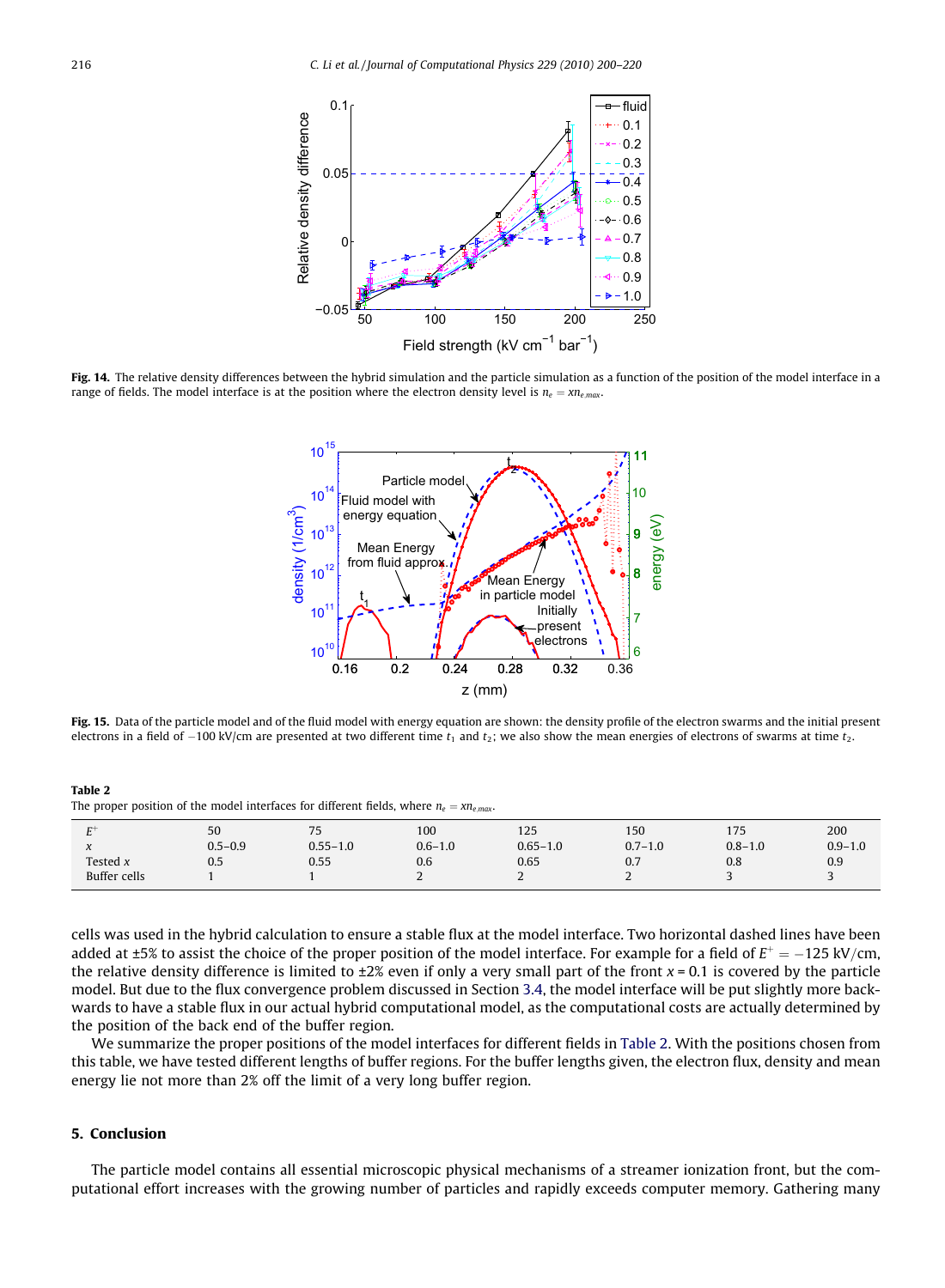real particles into one super-particle is not an option, as it causes wrong statistics and causes numerical artifacts. The fluid model is much more efficient than the particle model since the particles are approximated as continuous densities, but particle density fluctuations and large deviations of individual electron energies from the mean are not modeled. To combine the computational efficiency of the fluid model and the full physics of the particle model, a spatially hybrid model has been implemented for planar fronts. The hybrid model uses a particle model in the leading part of the ionization front where the total electron number is low and the field is high, and an extended fluid model for the rest. Once the scheme is extended to 3D, it can represent particle number fluctuations in the leading edge that might play a role in accelerating the branching process, or it can follow the run-away of individual electrons from the front as a possible cause of X-ray bursts and gamma-ray flashes.

For constructing the hybrid model, the fluid model has been extended with a density gradient term in the impact ionization term. This extended fluid model has been introduced as an alternative to the classical fluid model, since it maintains an electron flux that is consistent with the particle model. Both avalanche experiments and planar front experiments confirm that the extended fluid model should be used in the hybrid calculation rather than the classical fluid model. (The fluid model with energy equation is discussed in Appendix A as a possible alternative.)

The hybrid algorithms and our numerical implementation are discussed in detail, in particular, the position of the interface between particle and fluid model, and the construction of the buffer region at the interface. After testing the hybrid model at  $-100$  kV/cm, we also present the hybrid simulation results for other fields, resulting in recommendations for the position of the model interface and the length of the buffer region in future 3D simulations.

Although the spatially hybrid model is discussed in the context of streamer simulations, we would like to emphasize two particular points that are generic for pulled front problems. 1. When particle avalanches are used to calculate the transport and reaction coefficients for the fluid model, particle or fluid fronts agree particularly well, as they have the same front shape as a particle avalanche; this property holds only for pulled fronts and not for pushed or bistable fronts. 2. As the electrons on average move backward in a frame moving with the front velocity, the problem of creating particles with proper statistics in the buffer region does not need to be solved. This problem here would be particular severe, as the distribution of electron energies and velocities are far from thermal and not even in equilibrium with the local electric field. But in many other cases, the distribution of inflowing particles is unavailable or difficult to obtain as well. The simplified coupling approach here offers an alternative for those problems without having to consider the influx on the back end of the buffer region.

#### Acknowledgments

The authors would like to thank M. Kushner, L. Pitchford, J.J.A.M. van der Muller and J. van Dijk for participating in the Ph.D. thesis defense committe of C. Li, and for suggesting the use of the energy equation. The authors acknowledge the support of the Dutch National Programe BSIK, in the ICT project BRICKS, theme MSV1. C.L. also acknowledges recent support in the STW-project 10118 of the Netherlands' Organization for Scientific Research NWO.

## Appendix A. The electron energy equation

A set of moment equations can be derived from the Boltzmann equation, in which the most significant quantities are the density, momentum, and energy of the electrons. The Boltzmann equation is of the form

$$
\frac{\partial f}{\partial t} + \mathbf{v} \cdot \nabla_r f + \frac{\mathbf{F}}{m} \cdot \nabla_{\mathbf{v}} f = \left(\frac{\partial f}{\partial t}\right)_c, \tag{16}
$$

where  $f(\mathbf{r},\mathbf{v},t)$  is the distribution function of the considered charged particle depending on time t, position  $\mathbf{r}$  and velocity  $\mathbf{v}, m$ is the particle mass, F is the electrical force exerted on the particle, and the term in the right hand side of Eq. (16) is the time rate of change of  $f$  due to collisions.

The evolution of electron density, electron average momentum and electron mean energy are defined by the zero-, first-, and second-order moments of the distribution function [\[61,62\]](#page-20-0). For example, the density equations in the classical fluid model, Eqs. [\(1\) and \(2\),](#page-3-0) can be deduced from the Boltzmann equation by integrating Eq. (16) over dv. The momentum equation can be obtained by multiplying Eq. (16) by  $m\mathbf{v}$  and integrating over dv; The energy equation can be obtained by multiplying Eq. (16) by  $\frac{m}{2}\mathbf{v}\cdot\mathbf{v}$  and integrating over  $d\mathbf{v}$ .

Here we will mainly discuss the electron energy equation as a potential solution for the non-local effects reported in this paper and in [\[9\].](#page-19-0) We have shown in [\[9\]](#page-19-0) that in the particle simulation, the mean energies of local electrons at the front are higher than in the classical fluid simulation, both in the electron avalanche and in the planar front, see Figs. 7 and 10 in [\[9\].](#page-19-0) In Section 2.2.2, we concluded that the local field and the local density approximation are not sufficient to describe the nonlocal spatial energy distribution appearing in the particle simulation, which causes the flux discrepancy between the particle and fluid description in a hybrid calculation, see Section 2.2. This problem is addressed by an extended fluid model which approximates the non-equilibrium ionization rate with a density gradient term, see Section 2.3. However, since the electron behavior (drift, diffusion, and collision frequency) is determined by the electron energies, that are approximated by the local electric field, the equation for the local mean electron energy is here explored as an alternative to the gradient expansion. The energy equation can describe the non-equilibrium behavior of electrons in an electric field if (i) the transport and reac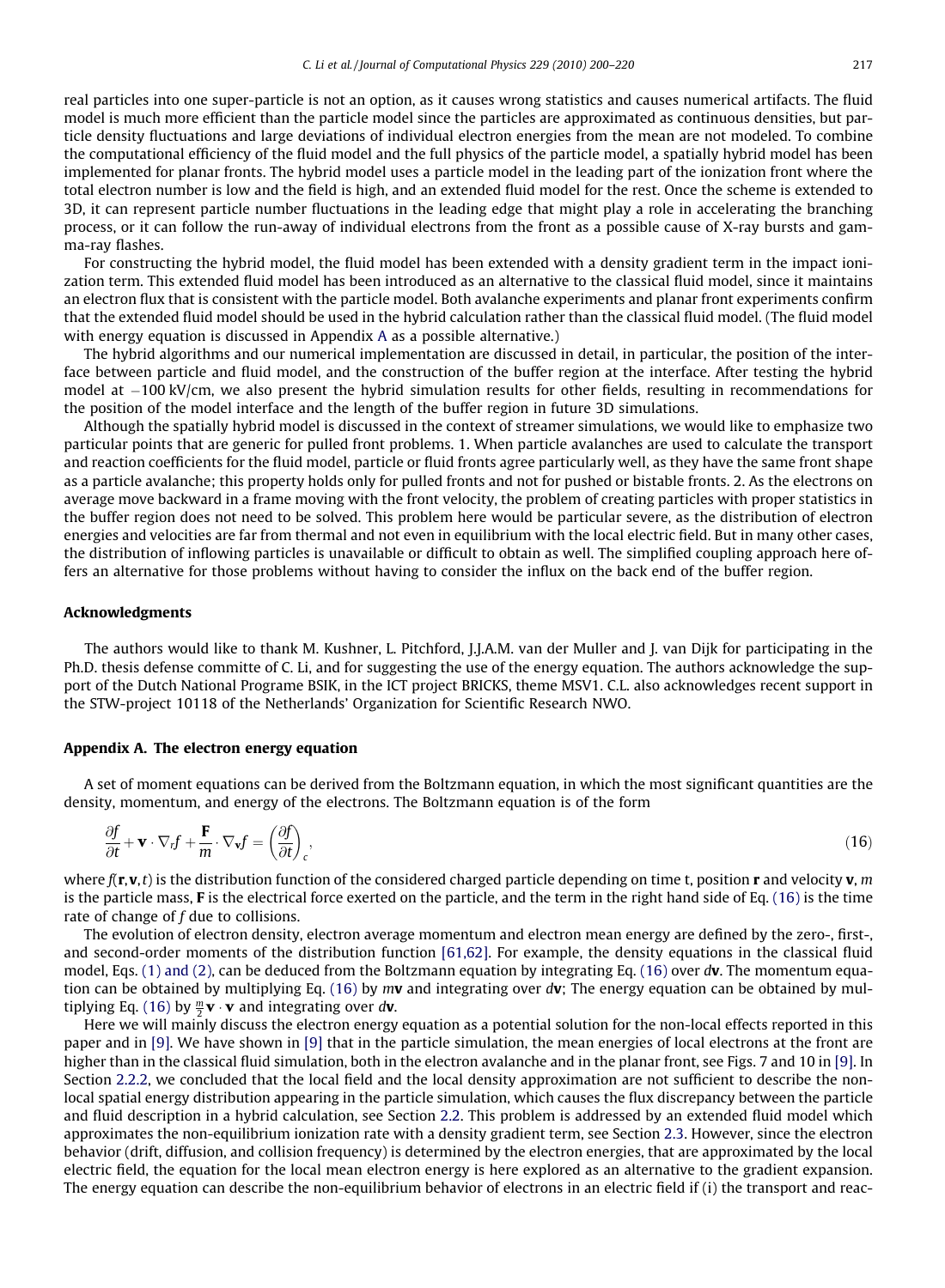tion coefficients can be approximated as functions of the mean electron energies, and (ii) the electron mean energies are calculated with an electron energy equation.

We first review the transport coefficients and redefine the electron flux  $j_e$  and ionization source term  $S$  in the density Eqs. [\(1\) and \(2\)](#page-3-0)

$$
\mathbf{j}_e = -\mu(\bar{\epsilon})\mathbf{E}n_e - \mathbf{D}(\bar{\epsilon}) \cdot \nabla n_e, \mathcal{S} = |n_e\mu(\bar{\epsilon})\mathbf{E}|\alpha(\bar{\epsilon}),
$$
\n(17)

where the transport coefficients  $\mu$  and D, and the ionization rate  $\alpha$  are now functions of the mean electron energy  $\bar{\epsilon}$ .

The electron energy equation has been used in various plasma simulations, for example, for rf (radio frequence) discharges [\[56,63–65\]](#page-20-0), for lamp breakdown processes [\[66\]](#page-20-0), and also for streamers [\[67,46,57\]](#page-20-0). The equation has the general form:

$$
\frac{\partial (n_e \bar{\epsilon})}{\partial t} + \nabla \cdot \mathbf{j}_{\epsilon} = -e \mathbf{j}_{e} \cdot \mathbf{E} + \left( \frac{\partial (n_e \epsilon)}{\partial t} \right)_{c},\tag{19}
$$

where  $\mathbf{j}_\epsilon$  is the energy flux (not to be confused with  $\mathbf{j}_e$ ), and  $\left(\frac{\partial (n_e \epsilon)}{\partial t}\right)$  $\sqrt{a(n-\epsilon)}$  $\frac{c}{c}$  represents the total energy loss due to collisions.

The energy flux can be written in drift–diffusion form similarly to the density flux as

$$
\mathbf{j}_{\epsilon} = -\mu_{\epsilon}(\bar{\epsilon})\mathbf{E}n_{\epsilon}\bar{\epsilon} - \mathbf{D}_{\epsilon}(\bar{\epsilon})\nabla n_{\epsilon}\bar{\epsilon},\tag{20}
$$

where the  $\mu_\epsilon$  and  $\mathbf{D}_\epsilon$  are the energy mobility and the energy diffusion coefficients. Many fluid models in the literature [\[67,56,63,64,66,65\]](#page-20-0) use the energy transport coefficients given by

$$
\mu_{\epsilon} = \frac{5}{3} \mu \quad \text{and} \quad \mathbf{D}_{\epsilon} = \frac{5}{3} \mathbf{D}.\tag{21}
$$

These approximations can be derived by assuming a Maxwellian EEDF, a constant momentum-transfer frequency and constant kinetic pressure [\[57,58\].](#page-20-0)

Concerning the energy collision term, the rate coefficients can be directly obtained from electron swarm experiments. The rate coefficients for excitational and ionization collisions are calculated in the form of Townsend coefficients  $\alpha_k(\epsilon)$ , where k stands for the kth inelastical collision type with the energy loss  $\epsilon_k$ . If we have m electron-neutral inelastical collision processes, the time rate of change of electron energy due to collisions is the following:

$$
\left(\frac{\partial(n_e \epsilon)}{\partial t}\right)_c = \sum_{k=1}^m |\mathbf{j}_e| \alpha_k \epsilon_k.
$$
\n(22)

A practical form of the energy equation is,

$$
\frac{\partial (n_e \bar{\epsilon})}{\partial t} + \frac{5}{3} \nabla \cdot (\mathbf{j}_e \bar{\epsilon}) = -e \mathbf{j}_e \cdot \mathbf{E} - \sum_{k=1}^m |\mathbf{j}_e| \alpha_k \epsilon_k.
$$
\n(23)

The energy equation coupled with the density equation is then solved for an electron avalanche. The simulation results are presented in [Fig. 15](#page-16-0). As in Section 2.2.2 and [Fig. 6](#page-7-0), a small electron swarm is first generated by the particle simulation at  $t = t<sub>1</sub>$ , then fluid model and particle model follow it to  $t = t<sub>2</sub>$ . Plotted are the same quantities as in [Fig. 6](#page-7-0) plus fluid and particle results for the local mean electron energies at time  $t<sub>2</sub>$ , the particle results for the electron energy were first reported in Fig. 10 in [\[9\].](#page-19-0)

As shown in [Fig. 15](#page-16-0), the fluid model with energy equation generates a similar swarm as the particle model while small differences remain in velocity and maximum electron density. The local energy description in particle simulation and fluid simulation agrees surprisingly well. Note that this nice agreement is obtained when the energy flux coefficients adopt the commonly used approximation as shown in Eq. (21), where the electron energy distribution function is assumed to be Maxwellian, though previous studies have shown that the electron energy distribution function is not Maxwellian during an avalanche in the high field, cf. Fig. 3 in [\[9\]](#page-19-0).

The energy equation is an alternative for the gradient expansion or vice versa, since both methods can describe the deviation of electrons from the local field approximation. The deviation has been addressed as the 'non-local' effect in the density and field gradient approach [\[48\],](#page-20-0) or as the 'non-equilibrium' effect in the multi-moment equation approach [\[55,46,57\],](#page-20-0) which shows the two different perspectives of these two approaches.

Which approach is better in the hybrid model? The accuracy of the coefficients plays an essential role. The electron 'nonlocal' rate coefficients  $k_i$  in Eq. [\(7\),](#page-5-0) including all combinations of the density gradients and field gradients, have been calculated by solving the Boltzmann equation in a two-term approximation [\[47\].](#page-19-0) Some authors working with the energy equation [\[68,69,58\]](#page-20-0) also avoid the commonly used energy transport coefficients approximation in Eq. (21), and calculate them more precisely using the two-term Boltzmann equation approximation. However, it is not clear, how consistent the calculated coefficients from the two-term Boltzmann equation are with the particle description, while consistency is important for the hybrid coupling. When the classical fluid model is extended with the first and most important term in Eq. [\(7\),](#page-5-0) the density gradient, the rate coefficient of this term can be easily calculated from the particle swarm experiment. Since this simple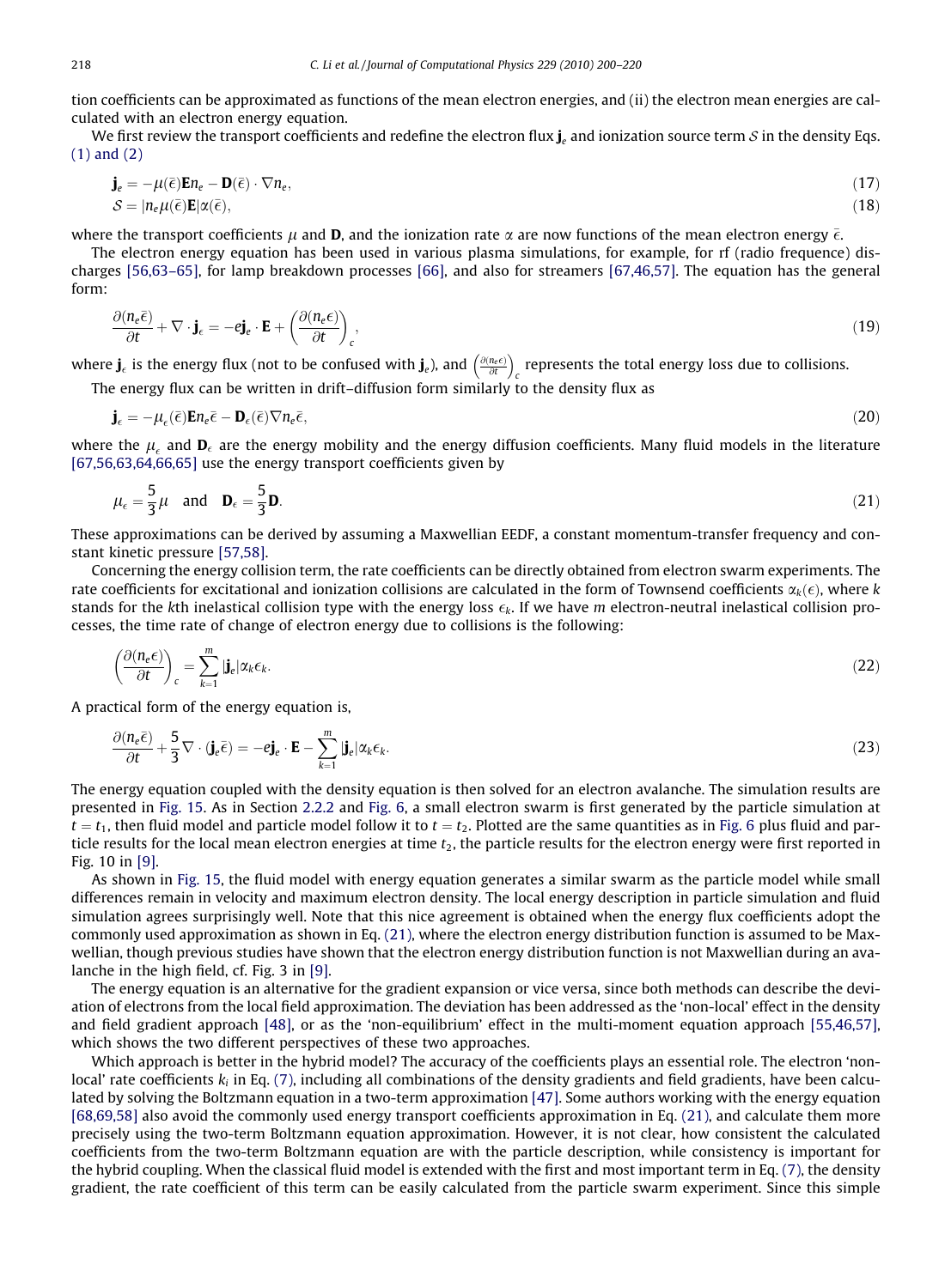<span id="page-19-0"></span>extension already brings a good agreement in electron flux and since it is sufficient for the hybrid coupling, more gradient terms or the energy equation are not introduced in the fluid model in this paper.

## References

- [1] G. Fishman, P. Bhat, R. Mallozzi, J. Horack, T. Koshut, C. Kouveliotou, G. Pendleton, C. Meegan, R. Wilson, W. Paciesas, S. Goodman, H. Christian, Discovery of intense gamma-ray flashes of atmospheric origin, Science 264 (2) (1994) 1313.
- [2] C. Moore, K. Eack, G. Aulich, W. Rison, Energetic radiation associated with lightning stepped-leaders, Geophys. Res. Lett. 28 (11) (2001) 2141–2144. [3] J.R. Dwyer, M.A. Uman, H.K. Rassoul, M. Al-Dayeh, L. Caraway, J. Jerauld, V.A. Rakov, D.M. Jordan, K.J.R.V. Corbin, B. Wright, Energetic radiation produced during rocket-triggered lightning, Science 299 (5607) (2003) 694–697.
- [4] J. Dwyer, H. Rassoul, Z. Saleh, X-ray burst produced by laboratory sparks in air, Geophys. Res. Lett. 35 (2005) L20809.
- [5] M. Rahman, V. Cooray, N. Ahmad, J. Nyberg, V. Rakov, S. Sharma, X rays from 80-cm long sparks in air, Geophys. Res. Lett. 35 (2008) L06805.
- [6] C. Nguyen, A. van Deursen, U. Ebert, Multiple X-ray bursts from long discharges in air, J. Phys. D: Appl. Phys. 41 (2008) 234012.
- [7] J. Dwyer, Z. Saleh, H. Rassoul, D. Concha, M. Rahman, V. Cooray, J. Jerauld, M. Uman, V. Rakov, A study of X-ray emission from laboratory sparks in air at atmospheric pressure, J. Geophys. Res. 113 (2008) D23207.
- [8] G.D. Moss, V.P. Pasko, N. Liu, G. Veronis, Monte Carlo model for analysis of thermal runaway electrons in streamer tips in transient luminous events and streamer zones of lightning leaders, J. Geophys. Res. 111 (2006) A02307.
- [9] C. Li, W.J.M. Brok, U. Ebert, J.J.A.M. van der Mullen, Deviations from the local field approximation in negative streamer heads, J. Appl. Phys. 101 (2007) 123305.
- [10] O. Chanrion, T. Neubert, A PIC-MCC code for simulation of streamer propagation in air, J. Comput. Phys. 227 (15) (2008) 7222–7245.
- [11] C. Li, U. Ebert, W. Hundsdorfer, 3D hybrid computations for streamer discharges and production of run-away electrons, J. Phys. D: Appl. Phys. 42 (2009) 202003.
- [12] S.K. Dhali, P.F. Williams, Two-dimensional studies of streamers in gases, J. Appl. Phys. 62 (12) (1987) 4696–4707.
- [13] P.A. Vitello, B.M. Penetrante, J.N. Bardsley, Simulation of negative-streamer dynamics in nitrogen, Phys. Rev. E 49 (6) (1994) 5574–5589.
- [14] U. Ebert, C. Montijn, T.M.P. Briels, W. Hundsdorfer, B. Meulenbroek, A. Rocco, E.M. van Veldhuizen, The multiscale nature of streamers, Technol. Plasma Source Sci. 15 (2) (2006) S118–S129.
- [15] C. Li, U. Ebert, W. Brok, Avalanche to streamer transition in particle simulations, IEEE Trans. Plasma Sci. 36 (2008) 914.
- [16] A.A. Kulikovsky, The structure of streamers in N2. I: fast method of space-charge dominated plasma simulation, J. Phys. D: Appl. Phys. 27 (12) (1994) 2556–2563.
- [17] A.A. Kulikovsky, Two-dimensional simulation of the positive streamer in N<sub>2</sub> between parallel-plate electrodes, J. Phys. D: Appl. Phys. 28 (12) (1995) 2483–2493.
- [18] N.Y. Babaeva, G.V. Naidis, Two-dimensional modelling of positive streamer dynamics in non-uniform electric fields in air, J. Phys. D: Appl. Phys. 29 (9) (1996) 2423.
- [19] U. Ebert, W. van Saarloos, C. Caroli, Propagation and structure of planar streamer fronts, Phys. Rev. E 55 (2) (1997) 1530–1549.
- [20] M. Arrayás, U. Ebert, W. Hundsdorfer, Spontaneous branching of anode-directed streamers between planar electrodes, Phys. Rev. Lett. 88 (2002) 174502.
- [21] A. Rocco, U. Ebert, W. Hundsdorfer, Branching of negative streamers in free flight, Phys. Rev. E 66 (2002) 035102(R).
- [22] C. Montijn, W. Hundsdorfer, U. Ebert, An adaptive grid refinement strategy for the simulation of negative streamers, J. Comput. Phys. 219 (2006) 801– 835.
- [23] P. Ségur, A. Bourdon, E. Marode, D. Beeieres, J. Paillol, The use of an improved Eddington approximation to facilitate the calculation of photoionization in streamer discharges, Plasma Source Sci. Technol. 15 (2006) 648–660.
- [24] A. Luque, U. Ebert, C. Montijn, W. Hundsdorfer, Photoionisation in negative streamers: fast computations and two propagation modes, Appl. Phys. Lett. 90 (2007) 081501.
- [25] A. Luque, U. Ebert, W. Hundsdorfer, Interaction of streamers in air and other oxygen–nitrogen mixtures, Phys. Rev. Lett. 101 (2008) 075005.
- [26] A. Luque, V. Ratushnaya, U. Ebert, Positive and negative streamers in ambient air: modeling evolution and velocities, J. Phys. D: Appl. Phys. 41 (2008) 234005.
- [27] M. Nudnova, A. Starikovskii, Streamer head structure: role of ionization and photoionization, J. Phys. D: Appl. Phys. 41 (23) (2008) 234003.
- [28] O. Eichwald, O. Ducasse, D. Dubois, A. Abahazem, N. Merbahi, M. Benhenni, M. Yousfi, Experimental analysis and modelling of positive streamer in air: towards an estimation of O and N radical production, J. Phys. D: Appl. Phys. 41 (23) (2008) 234002.
- [29] C. Li, U. Ebert, W. Brok, W. Hundsdorfer, Spatial coupling of particle and fluid models for streamers: where nonlocality matters, J. Phys. D: Appl. Phys. 41 (2008) 032005.
- [30] A. Stokes, On two types of moving front in quasilinear diffusion, Math. Biosci. 31 (1976) 307–315.
- [31] P.W. Davies, P. Blanchedeau, E. Dulos, P.D. Kepper, Dividing blobs, chemical flowers and patterned islands in a reaction–diffusion system, J. Phys. Chem. A 102 (43) (1998) 8236–8244.
- [32] I. Golding, Y. Kozlovsky, I. Cohen, E. Ben-Jacob, Studies of bacterial branching growth using reaction–diffusion models of colonial development, Physica A 260 (34) (1998) 510–554.
- [33] J. Fort, V. Méndez, Time-delayed spread of viruses in growing plaques, Phys. Rev. Lett. 89 (17) (2002) 178101.
- [34] U. Ebert, W. van Saarloos, Front propagation into unstable states: universal algebraic convergence towards uniformly translating pulled fronts, Physica D 146 (2000) 1–99.
- [35] W. van Saarloos, Front propagation into unstable states, Phys. Rep. 386 (2003) 29-222.
- [36] C. Edmonds, A. Lillie, L. Cavalli-Sforza, Mutations arising in the wave front of an expanding population, Proc. Natl. Acad. Sci. USA 101 (2004) 975–979.
- [37] S. Klopfstein, M. Currat, L. Excoffier, The fate of mutations surfing on the wave of a range expansion, Mol. Biol. Evol. 23 (2006) 482–490.
- [38] O. Hallatschek, D.R. Nelson, Gene surfing in expanding populations, Theor. Popul. Biol. 73 (1) (2008) 158–170.
- [40] A.L. Garcia, J.B. Bell, W.Y. Crutchfield, B.J. Alder, Adaptive mesh and algorithm refinement using direct simulation Monte Carlo, J. Comput. Phys. 154 (1) (1999) 134–155.
- [41] F. Alexander, A. Garcia, D. Tartakovsky, Algorithm refinement for stochastic partial differential equations: I. Linear diffusion, J. Comput. Phys. 182 (1) (2002) 47–66.
- [42] F. Alexander, A. Garcia, D. Tartakovsky, Algorithm refinement for stochastic partial differential equations II: correlated systems, J. Comput. Phys. 207 (2) (2005) 769–787.
- [43] R. Delgado-Buscalioni, P.V. Coveney, Continuum-particle hybrid coupling for mass, momentum, and energy transfers in unsteady fluid flow, Phys. Rev. E 67 (4) (2003) 046704.
- [44] O. Aktas, N.R. Aluru, A combined continuum-DSMC technique for multiscale analysis of microfluidic filters, J. Comput. Phys. 178 (2).
- [45] W.L. Morgan, J.P. Boeuf, L.C. Pitchford, The Siglo Database, CPAT and Kinema Software, 1995–1998. <<http://www.siglo-kinema.com>>.
- [46] J.M. Guo, C.H.J. Wu, Two-dimensional nonequilibrium fluid models for streamers, IEEE Trans. Plasma Sci. 21 (6) (1993) 684–695.
- [47] N. Aleksandrov, I. Kochetov, Electron rate coefficients in gases under non-uniform field and electron density conditions, J. Phys. D: Appl. Phys. 29 (1996) 1476–1483.
- [48] G.V. Naidis, Effects of nonlocality on the dynamics of streamers in positive corona discharges, Pis'ma Zh. Tekh. Fiz. 23 (1997) 89–94.